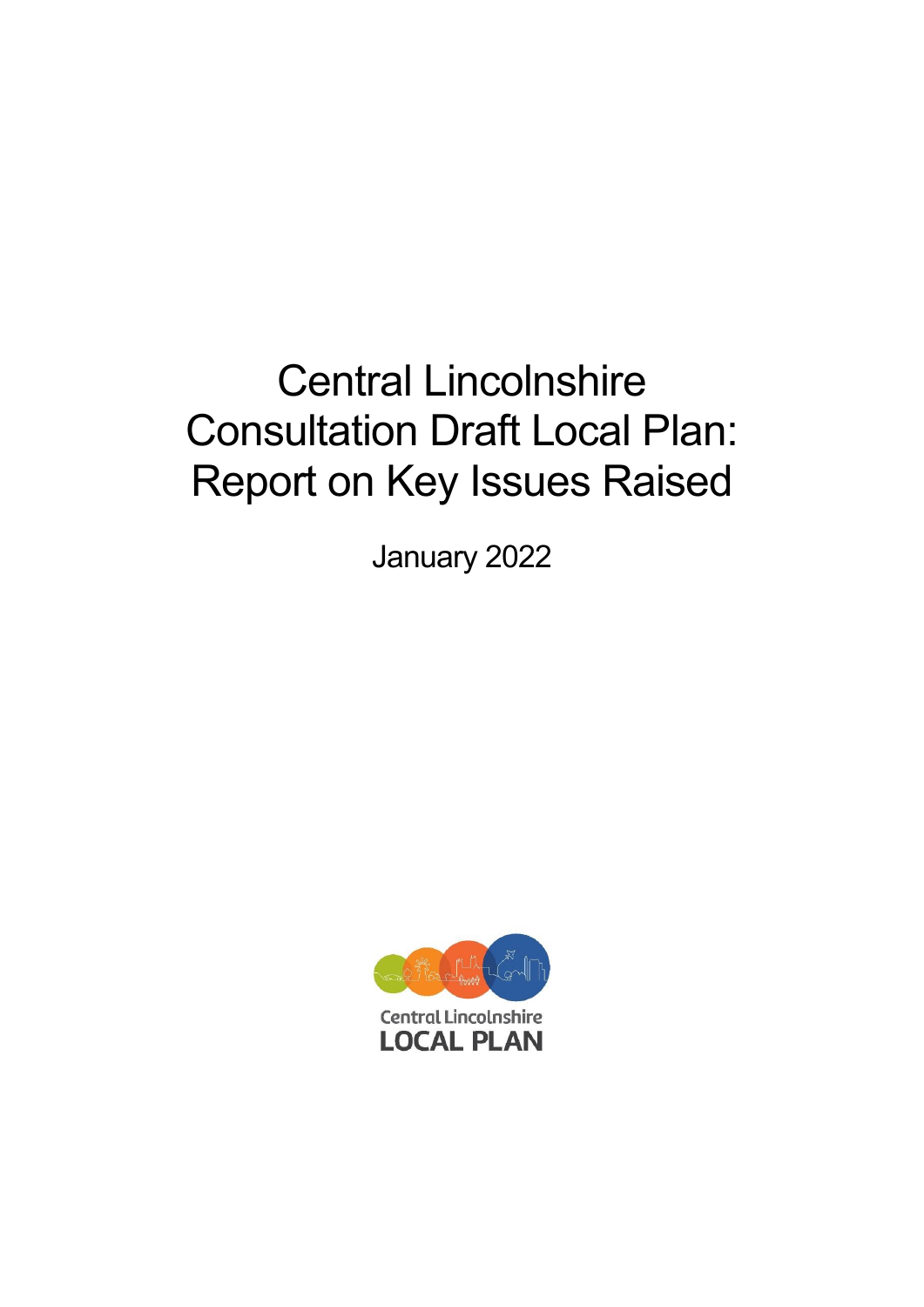# **Contents**

| 1. |                                                                                      |  |
|----|--------------------------------------------------------------------------------------|--|
| 2. |                                                                                      |  |
|    |                                                                                      |  |
|    |                                                                                      |  |
|    |                                                                                      |  |
|    |                                                                                      |  |
|    |                                                                                      |  |
|    | Chapter 6: Retail: City and Town Centres, and District, Local and Village Centres 19 |  |
|    |                                                                                      |  |
|    |                                                                                      |  |
|    |                                                                                      |  |
|    |                                                                                      |  |
|    |                                                                                      |  |
|    |                                                                                      |  |
|    |                                                                                      |  |
|    |                                                                                      |  |
|    |                                                                                      |  |
|    |                                                                                      |  |
|    |                                                                                      |  |
|    |                                                                                      |  |
|    |                                                                                      |  |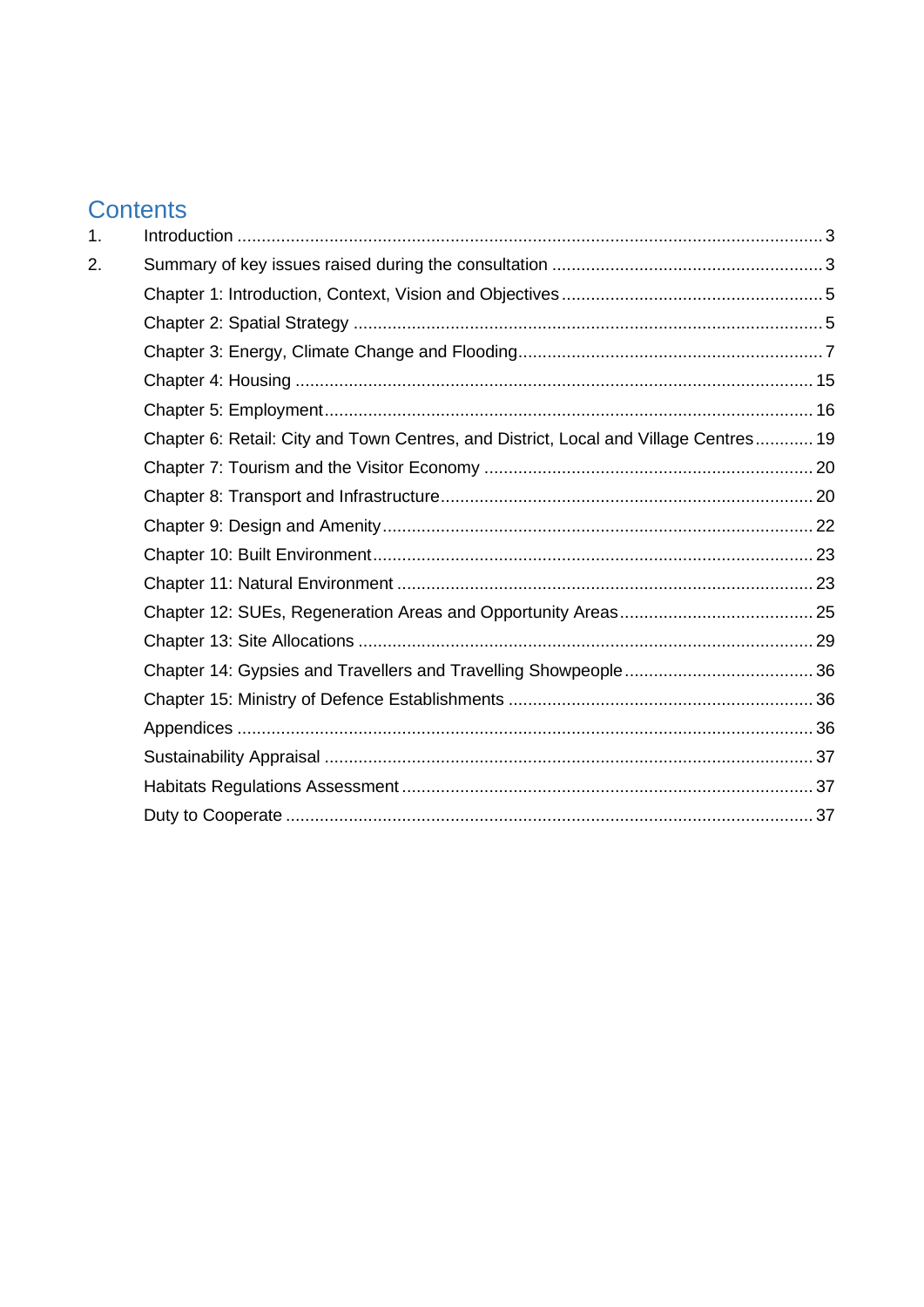# <span id="page-2-0"></span>1. Introduction

- 1.1. Consultation on the Draft Central Lincolnshire Local Plan took place between 30 June and 24 August 2021. This 8-week consultation was the first time that the new Local Plan was published for comment and formed on of the three key stages of consultation of the Local Plan review as is shown below.
	- Issues and Options Consultation 6 June to 18 July 2019
	- Consultation Draft Local Plan 30 June to 24 August 2021
	- Proposed Submission Draft Local Plan Expected spring 2022
- 1.2. The Draft Local Plan Consultation received comments from more than 400 people, businesses and other organisations. The Central Lincolnshire Local Plan Team would like to thank all those who took the time to comment during the consultation.
- 1.3. All responses received during the consultation period have been read and will be given due consideration as we prepare the next, and final, draft of the Central Lincolnshire Local Plan.
- 1.4. This report identifies the key issues raised during the Consultation Draft Local Plan. All comments received during the consultation on the Draft Local Plan, including those submitted via post or email, are available to view in full on our online consultation hub: [https://central-lincs.inconsult.uk/CLLP.Draft.Local.Plan/listRespondents.](https://central-lincs.inconsult.uk/CLLP.Draft.Local.Plan/listRespondents)
- 1.5. All of the comments received in relation to the earlier Issues and Options Consultation are also available on the consultation hub. In addition, a consultation report was published for the Issues and Options Consultation and this is available to view at: [https://central](https://central-lincs.inconsult.uk/gf2.ti/f/1032418/108299077.1/PDF/-/Issues%20and%20Option%20Consultation%20Report.pdf)[lincs.inconsult.uk/gf2.ti/f/1032418/108299077.1/PDF/-](https://central-lincs.inconsult.uk/gf2.ti/f/1032418/108299077.1/PDF/-/Issues%20and%20Option%20Consultation%20Report.pdf) [/Issues%20and%20Option%20Consultation%20Report.pdf](https://central-lincs.inconsult.uk/gf2.ti/f/1032418/108299077.1/PDF/-/Issues%20and%20Option%20Consultation%20Report.pdf)
- 1.6. The Central Lincolnshire Local Plan Team's response to each of the key issues highlighted is not included in this report: all issues raised have been and are being carefully considered together with other relevant considerations, such as changes to national planning policy. Evidence Reports will be published for each of the Final Draft 'Proposed Submission' Local Plan policies, which will be available on our website. These Evidence Reports will include detailed commentary on how we have considered representations in finalising the proposed Local Plan.

## <span id="page-2-1"></span>2. Summary of key issues raised during the consultation

2.1. The below tables provide a summary of the issues raised against each policy in the plan and other parts of the document, the evidence and the wider process. Quick links to issues raised on plan chapters or other material are provided below:

[Chapter 1: Introduction, Context, Vision and Objectives](#page-4-0) [Chapter 2: Spatial Strategy](#page-4-1) [Chapter 3: Energy, Climate Change and Flooding](#page-6-0) [Chapter 4: Housing](#page-14-0) [Chapter 5: Employment](#page-15-0) [Chapter 6: Retail: City and Town Centres, and District, Local and Village Centres](#page-18-0) [Chapter 7: Tourism and the Visitor Economy](#page-19-0)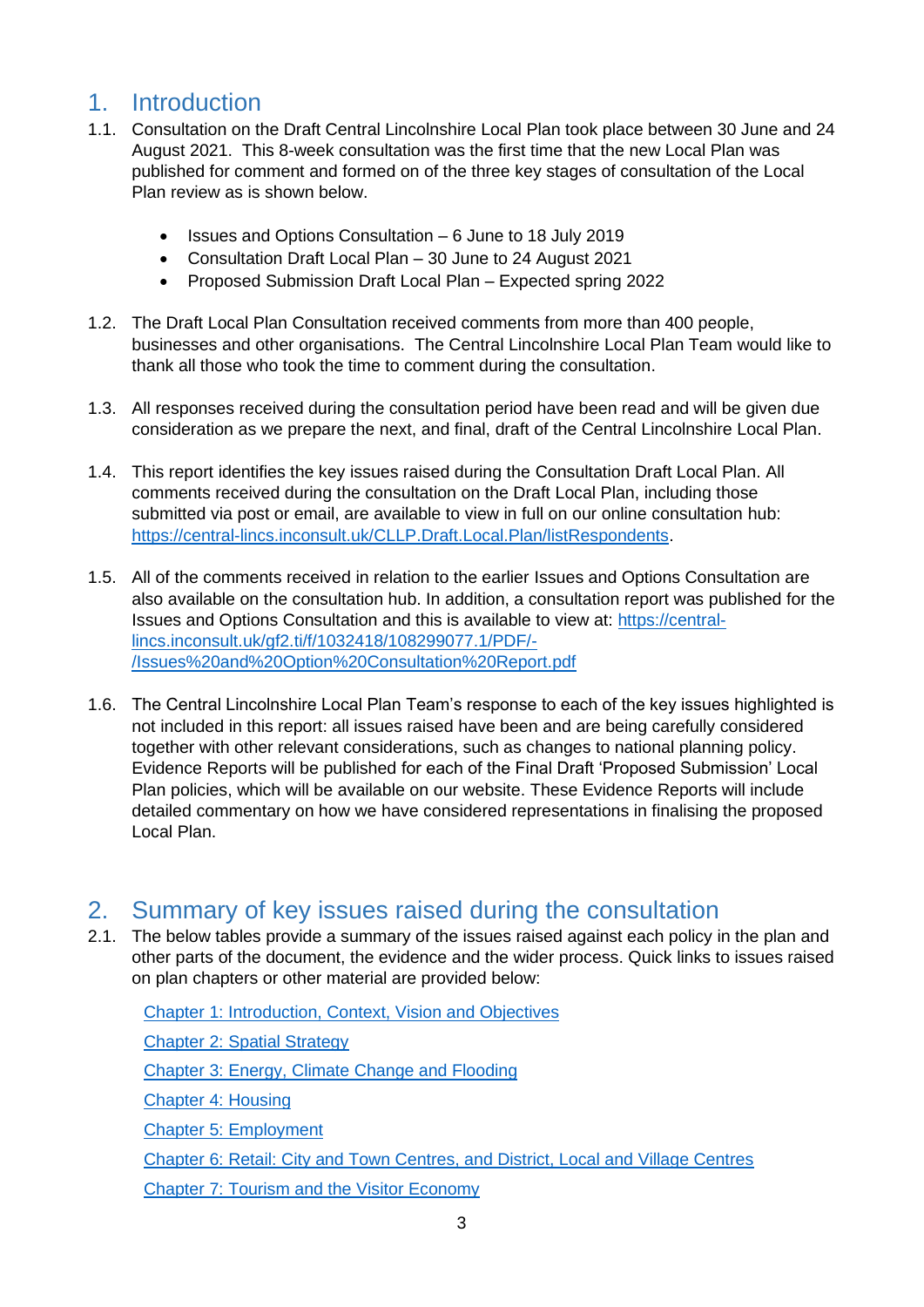[Chapter 8: Transport and Infrastructure](#page-19-1)

[Chapter 9: Design and Amenity](#page-21-0)

[Chapter 10: Built Environment](#page-22-0)

[Chapter 11: Natural Environment](#page-22-1)

[Chapter 12: SUEs, Regeneration Areas and Opportunity Areas](#page-24-0)

[Chapter 13: Site Allocations](#page-28-0)

[Chapter 14: Gypsies and Travellers and Travelling Showpeople](#page-29-0)

[Chapter 15: Ministry of Defence Establishments](#page-35-1)

**[Appendices](#page-35-2)** 

[Sustainability Appraisal](#page-36-0)

[Habitats Regulations Assessment](#page-36-1)

[Duty to Cooperate](#page-36-2)

## **General comments**

- Support for the plan as a whole.
- Objections to the plan as a whole.
- Observation that the plan is well laid out and clear.
- Suggestion that the plan is too complicated for the general public.
- Suggestion that a stronger reference to air quality is needed in the plan.
- Suggestion that the plan needs to include policy or section to safeguard minerals resources.
- Suggestion that the Local Development Scheme should be updated.
- Suggestion that information about the change to numbering from the adopted plan would be useful.
- Suggestion that there should be a policy for live/work units.
- Suggestion that there should be a policy for micro homes low cost housing primarily for young people.
- Suggestion that with all of the requirements in the plan there should be a check list for applicants.
- Suggestion that more is made of recycling and waste disposal and additional recycling centres provided to be more accessible for more people.
- Suggestion that the plan omits reference to the impact of development on level crossings.
- Concerns about viability of development from the policies in the plan.
- Observations that the publication of the draft plan pre-dated the revised NPPF and the revised plan will need to take account of this.
- Suggestions that there has been a lack of explanation of the plan to residents.
- Concerns about undertaking consultation during the Covid pandemic.
- Suggestion that there was insufficient time to digest the information published.
- Suggestion that the plan fails to acknowledge how clusters of village function as a joined up rural communities.
- Concerns raised about apparent lack of joint working through the Duty to Cooperate.
- Question as to why the plan needs updating in advance of substantial changes to the planning system.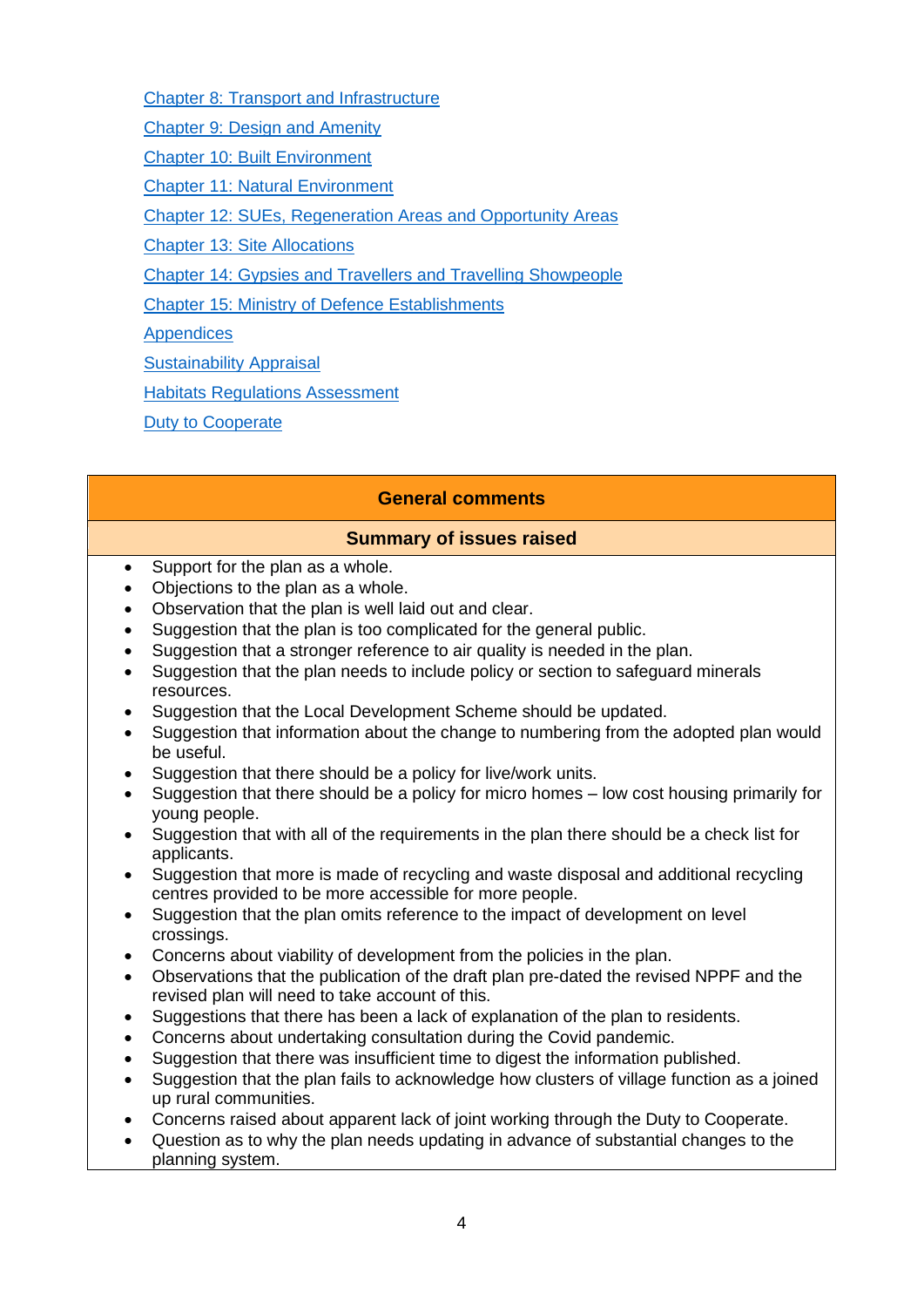## <span id="page-4-0"></span>Chapter 1: Introduction, Context, Vision and Objectives

#### **Vision**

#### **Summary of issues raised**

- Various comments broadly supporting the vision
- Concern that the vision is not in conformity with the NPPF.
- Various comments suggesting the 29,150 new homes should be quoted as a minimum
- Various suggestions, to improve clarity of wording in relation to natural and historic environments.

## **Objectives**

#### **Summary of issues raised**

- Various comments broadly supporting the objectives.
- Suggestion that the objectives are too generic and do not relate to the context of Central Lincolnshire
- Various comments suggesting objectives need some rewording. In particular objective numbers 4, 5, 7, 11, 12 and 13
- Various suggestions for new objectives to be included

## <span id="page-4-1"></span>Chapter 2: Spatial Strategy

## **Policy S1: The Spatial Strategy and Settlement Hierarchy**

## **Summary of issues raised**

- Various comments broadly supporting the policy.
- Various comments supporting specific elements of the policy and positioning of settlements within the hierarchy, including Market Rasen, Branston, Nettleham, Saxilby, Dunholme, Welton, Keelby, RAF Cranwell, Coleby, RAF Scampton, 'Little Cherry', Glentham, South Hykeham and Heighington.
- Various comments objecting to the approach of the policy or specific elements of it.
- Various concerns and queries about implications of positioning in the hierarchy and effects of growth for specific settlements including Saxilby, Branston, Riby, Torksey Lock, RAF Digby, Blankney, Glentham, Blyton, Lea, Knaith Park, North Greetwell, Scothern, Kirkby Green, Fenton, Swinderby, Coleby, Carlton Le Moorland, Walesby, Newton on Trent and Bassingham.
- Concerns raised about not taking into account the services and facilities available in the setting of the hierarchy tiers.
- Concerns about lack of investment in infrastructure in villages with recent growth.
- Objections to not including settlement boundaries.
- Concerns about growing villages progressing to the tier above.
- More clarity needed for defining what can occur in hamlets.
- Some concerns that policy lacks flexibility and other concerns that it is too flexible.
- Suggestions that development of a new settlement would be preferable and more sustainable.
- Suggestion that more growth should be delivered to rural communities.
- Suggestion for additional tier to split up the Large Villages.

## **Policy S2: Growth Levels and Distribution**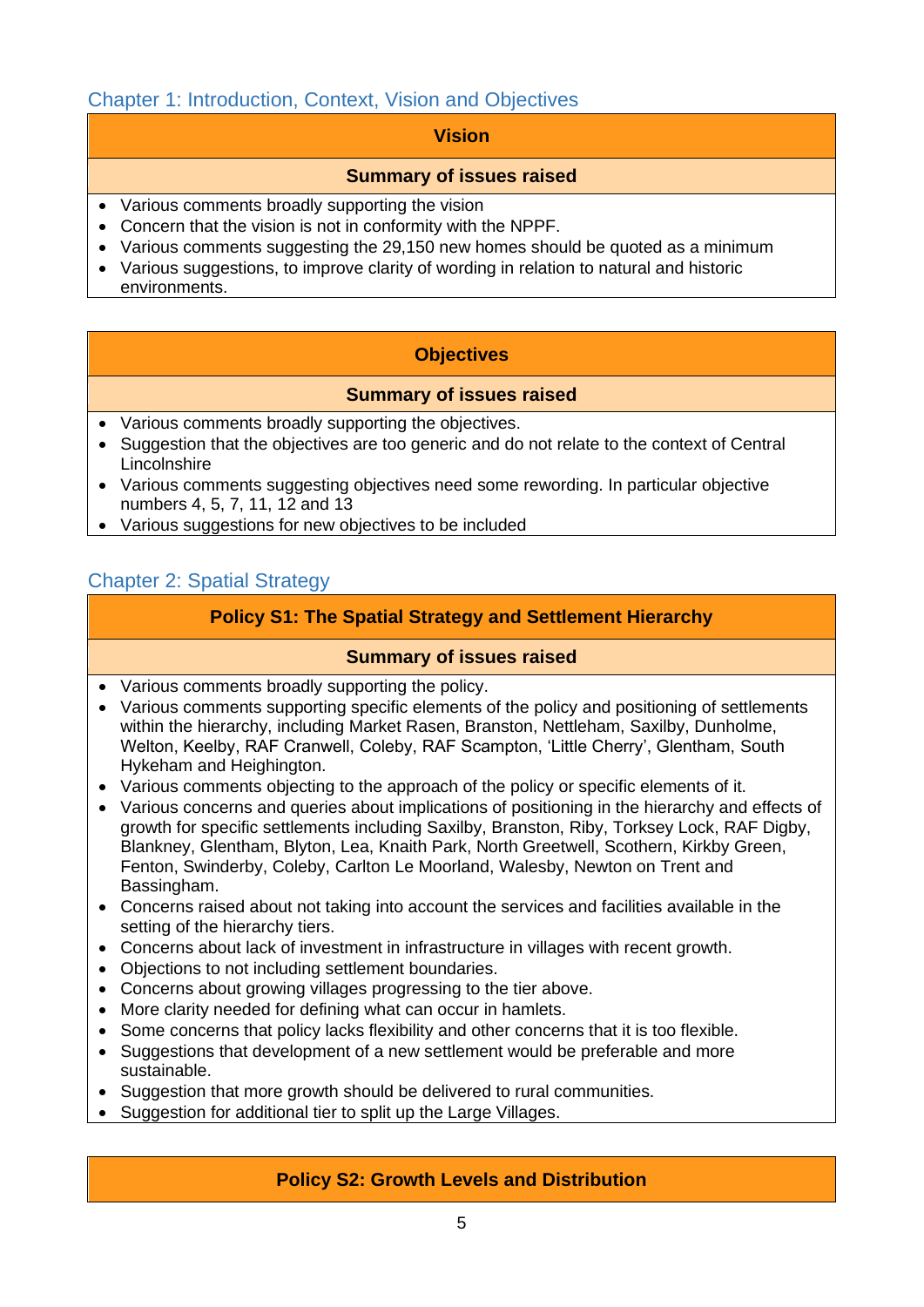## **Summary of issues raised**

- Various comments broadly supporting the policy and the evidence behind it.
- Various comments supporting the housing and job requirements proposed, including the range and the distribution.
- Suggestions that the housing target should be set at the lower end of the range, the upper end of the range, that the upper end should be the minimum, and other suggestions for higher or lower housing requirements.
- Various comments objecting to the approach of the policy or specific elements of it including the amount of growth, the distribution of growth and the use of a range.
- Concerns about growth above the minimum having implications for carbon emissions and will undo any efforts to reduce energy demand and carbon reduction and that it will not help affordability.
- Concerns raised about the impact of growth in specific settlements including Market Rasen, Middle Rasen, Branston, Nettleham, Sturton by Stow.
- Suggestions that more development should be located in Lincoln, Gainsborough and Sleaford.
- Suggestions that less growth should be located in the Main Towns with more delivered in rural areas.
- Suggestion that more villages near to the Main Towns or in the Lincoln Strategy Area should deliver housing growth to help meet the local requirements.
- There should be a greater focus on brownfield land and urban regeneration.
- Concerns about the lack of investment in infrastructure to support growth.
- Concerns about development not being phased.
- Suggestion that a specific buffer of additional housing should be included above the top end of the range.
- Suggestion that more housing should be delivered in an effort to deliver the affordable housing required.
- Concerns that the market and profit are being placed ahead of sustainability.
- Concerns that the amount being distributed to areas should not be a ceiling and that sufficient flexibility is needed.
- Concerns about over-reliance on SUEs.
- Observations that the pandemic and Brexit will impact on housing and job growth and different opinions on what these effects will be.
- Queries about what 'well-connected' means in the policy.

## **Policy S3: Housing in Urban Areas**

## **Summary of issues raised**

- Suggestion that the policy should be more supportive for intensification, infill and regeneration within the urban areas.
- Concerns about size of sites allowed on unallocated sites in the towns.
- Suggestion that the limit on size for windfall sites should be removed or substantially increased.
- Concerns about the lack of investment in facilities in urban areas.
- Suggestion that the policy should add the design criteria that should be applied to First Home Exception Sites.
- Suggestion that settlement boundaries are needed and 'developed footprint' is ambiguous.

## **Policy S4: Housing Development in or Adjacent to Villages**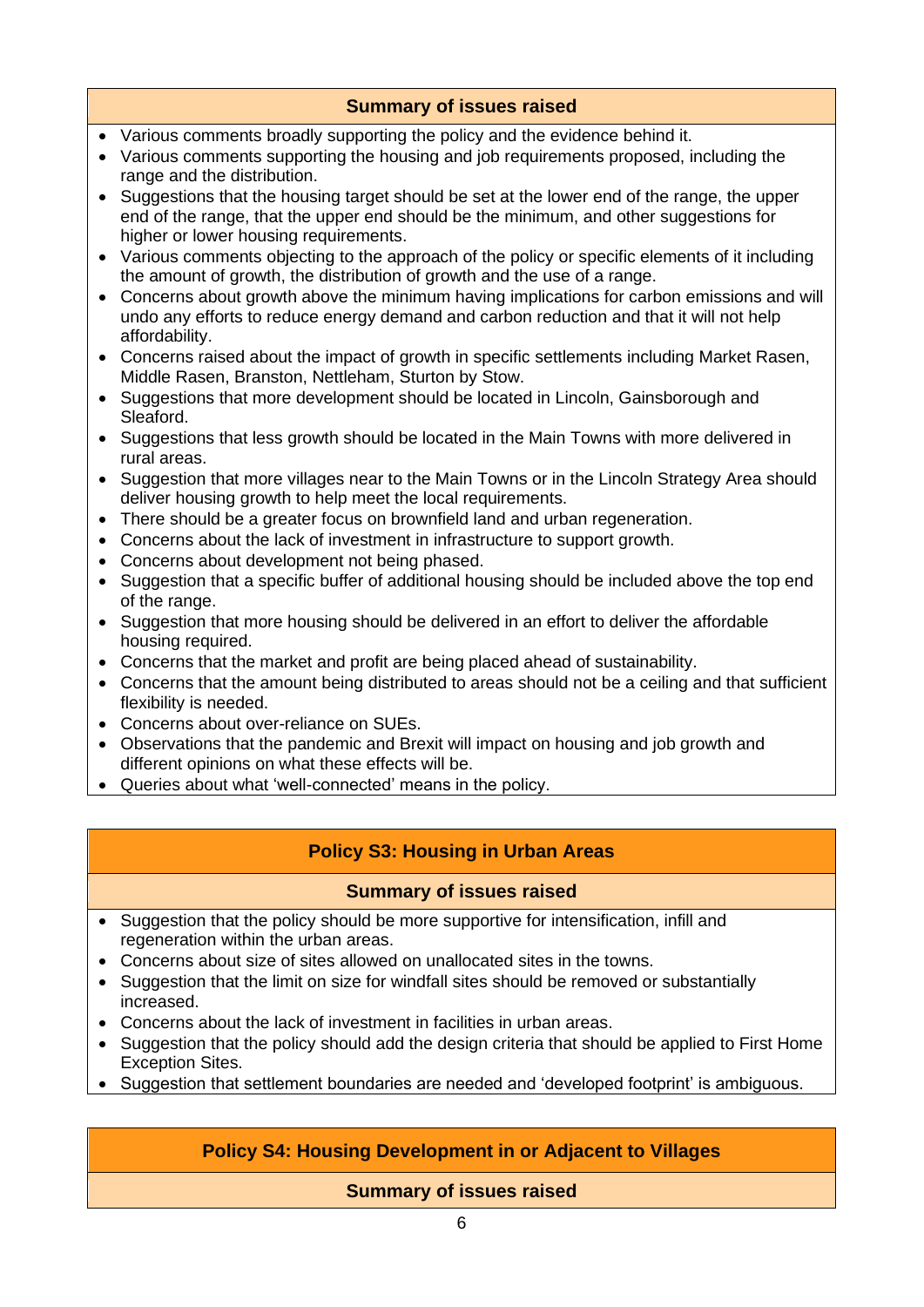- Various comments broadly supporting the policy.
- Various comments supporting specific elements of the policy.
- Various objections to the policy and specific areas of wording.
- Suggestions that the policy should be more or less flexible in various ways including in relation to type of locations, amounts of homes and delivery mechanisms for unallocated sites.
- Suggestion that any development being allowed should have the support of the local residents.
- Concerns about impact of additional growth in specific villages including Nettleham, Bassingham, Branston, Norton Disney, Swinderby, Nocton, Scothern, Glentham, Saxilby, Newton on Trent, Brant Broughton, Fenton, Walesby, Beckingham, and Stragglethorpe.
- Concerns about cumulative impacts of developments in villages without a cap in place.
- Suggestion that sometimes development at the edge of a village will be preferable over development within a village.
- Concerns about lack of investment in services and infrastructure.
- Concerns that thresholds will result in affordable housing not being delivered.
- Concerns about lack of control on development in this policy.
- Suggestion that the site size limit in the policy should be removed in some or all cases, or that it should be increased for Large Villages, or increased or reduced for Medium Villages, or reduced for Small Villages.
- Suggestion that the settlement increase percentage in part 3 of the policy relating to First Homes Exclusion Sites be removed or reduced.
- Suggestion that the policy should allow for rural affordable housing exception sites in hamlets.
- Suggestion that part 3 of the policy should be revised to allow for alternative sites to be delivered where an allocated site in the same village is not delivering.
- Both support and objection to providing flexibility for neighbourhood plans to deliver housing in villages.
- Objection to use of designated rural areas and AONB as limitations to First Homes Exceptions Sites.
- Objection to not using settlement boundaries.
- Objection to the exclusion of agricultural buildings from the 'developed footprint' of villages.

## **Policy 5: Development in the Countryside**

## **Summary of issues raised**

- Various comments broadly supporting the policy or specific parts of the policy.
- Suggestion that the policy should allow development of abandoned buildings in the countryside.
- Suggestion that Part G should go further to address the need for glass houses as an increasingly important part of agriculture and horticulture.
- Suggestion that the policy should include greater control for industrial development in the countryside even if it is associated with agriculture, potentially with a sequential test being applied favouring existing industrial sites and close to the road network.
- Objections to various parts of the policy including Parts A and G.
- Suggestion that the policy should allow for infill in open countryside.
- Suggestion that the policy should also allow for development where it is not suitable in an urban area.

## <span id="page-6-0"></span>Chapter 3: Energy, Climate Change and Flooding

**Policy S6: Reducing Energy Consumption – Residential Development**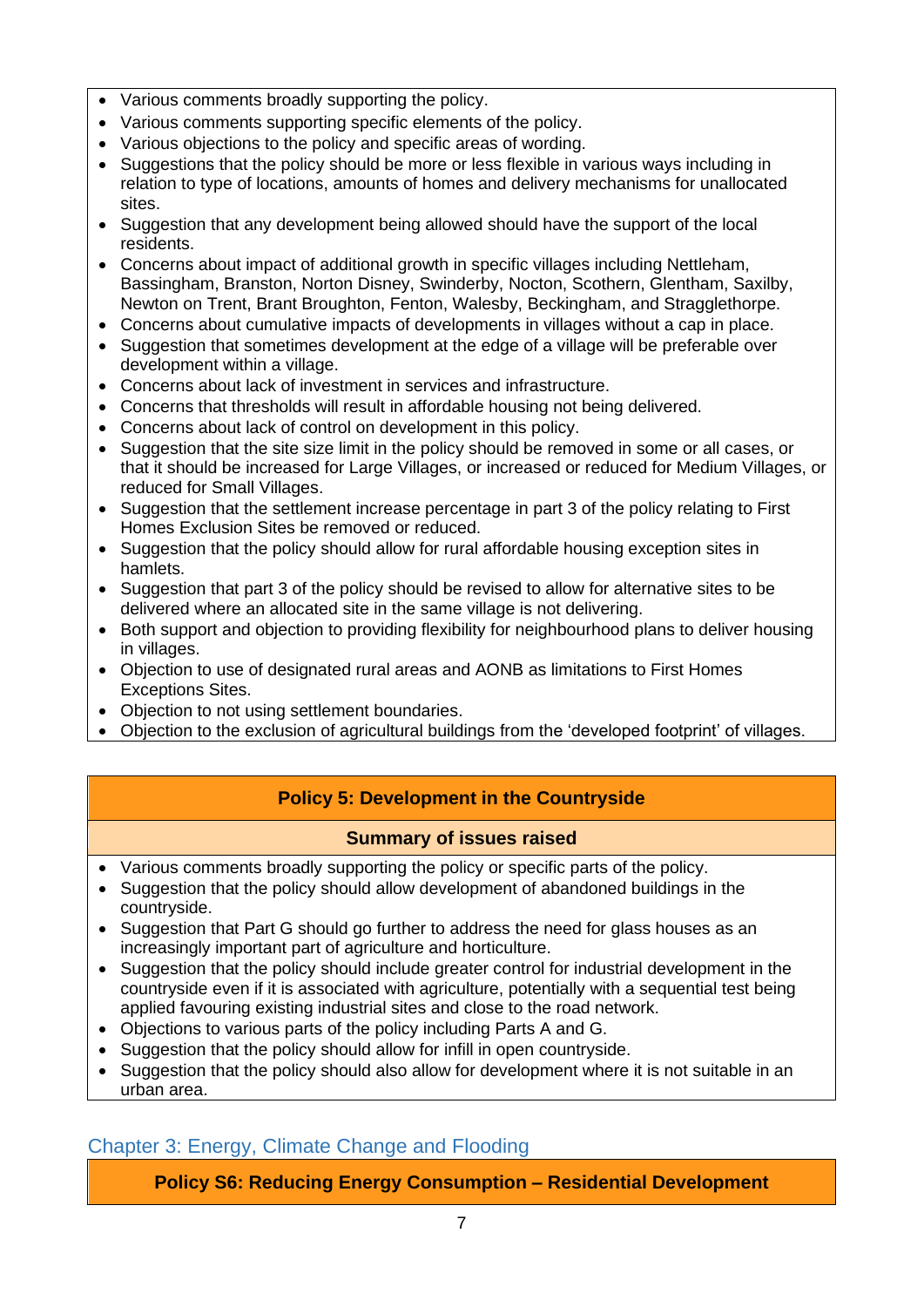|           | <b>Summary of issues raised</b>                                                                                                                                                                                                                                                                                                                                                                                                                                                                                                                                                                                                                                                                                                                                                                                                                                                                                                                                                                                                                                                                                                                                                                                                                                                                              |  |  |
|-----------|--------------------------------------------------------------------------------------------------------------------------------------------------------------------------------------------------------------------------------------------------------------------------------------------------------------------------------------------------------------------------------------------------------------------------------------------------------------------------------------------------------------------------------------------------------------------------------------------------------------------------------------------------------------------------------------------------------------------------------------------------------------------------------------------------------------------------------------------------------------------------------------------------------------------------------------------------------------------------------------------------------------------------------------------------------------------------------------------------------------------------------------------------------------------------------------------------------------------------------------------------------------------------------------------------------------|--|--|
| $\bullet$ | Mixed response to this draft policy.                                                                                                                                                                                                                                                                                                                                                                                                                                                                                                                                                                                                                                                                                                                                                                                                                                                                                                                                                                                                                                                                                                                                                                                                                                                                         |  |  |
|           | Responses in support include:<br>$\circ$ Support for net zero Local Plan, and policies that will deliver this.<br>○ Support for introduction of policy: government Future Homes Standard may be delayed<br>and may be watered down due to lobbying from building industry.<br>Environment Agency generally supports the climate change policies.                                                                                                                                                                                                                                                                                                                                                                                                                                                                                                                                                                                                                                                                                                                                                                                                                                                                                                                                                             |  |  |
|           | Various concerns, queries and objections, include:<br>$\circ$ Support for intent of policy but suggestion detailed policy wording needs attention:<br>deliverability, viability, enforceability concerns.<br>○ Objection to inclusion of exception clause for Gainsborough and Sleaford: retrofitting far<br>more expensive than including measures at construction. Not in interest of householder to<br>have homes that are more expensive to power and heat.<br>○ Concern about introduction of policies S6 to S20 ahead of Future Homes Standard.<br>Highlighted that Future Homes Standard will have transitional arrangements.<br>$\circ$ Concern about cross over with building regulations and the practical implications of this:<br>lack of planner's expertise could result in delays; and potential for conflict.<br>$\circ$ Suggestion that the evidence behind the policy is lacking. Concern that evidence<br>supporting Local Plan focusses on 'technical feasibility' and not practicality of sourcing<br>materials and equipment: potential for delay and uncertainty. Currently experiencing<br>unprecedented inflation in building and labour costs as supply chains and the labour<br>market struggle to keep up with the demand: true impact of these increases not fully felt<br>yet. |  |  |
|           | $\circ$ Concerns that the policy is unsound and not in conformity with the NPPF.<br>o Particular concern as to how small to medium developers and self-builders would be able<br>to comprehend and deliver policy.<br>o Suggestion that it undermines the Government's Hydrogen Strategy.<br>$\circ$ Concerns regarding the impact moving away from fossil fuels will have on electricity<br>network in terms of demand, capacity, infrastructure provision and reinforcement.<br>○ Concerns about councils' resources, and abilities to effectively enforce and monitor such                                                                                                                                                                                                                                                                                                                                                                                                                                                                                                                                                                                                                                                                                                                                |  |  |
|           | standards.<br>$\circ$ Suggestion of need for exemption clauses on technical and viability grounds, and in<br>relation to lower value areas and important heritage assets.<br>Concern that policy wording unclear and difficult to implement.<br>Queries in relation to 5 year monitoring of major applications: resource implications; how<br>O<br>will speculative employment units be dealt with; will Section 106 be used to secure<br>monitoring reports?                                                                                                                                                                                                                                                                                                                                                                                                                                                                                                                                                                                                                                                                                                                                                                                                                                                |  |  |
|           | $\circ$ Various suggestions that the policy needs more flexibility.<br>○ Concerns in relation to criteria '2': unrealistic given severe restraints on the availability of<br>electric supplies in Central Lincs.                                                                                                                                                                                                                                                                                                                                                                                                                                                                                                                                                                                                                                                                                                                                                                                                                                                                                                                                                                                                                                                                                             |  |  |
|           | Criteria '3': policy should provide examples of methodologies that are considered to<br>$\circ$<br>provide accurate predictions (example of PHPP given) and identify those which are not<br>considered to be accurate (examples of SAP and EPCs given).<br>$\circ$ Criteria '4': once occupied there is little/ no control over occupant behaviour. Unfair to rank<br>developers.                                                                                                                                                                                                                                                                                                                                                                                                                                                                                                                                                                                                                                                                                                                                                                                                                                                                                                                            |  |  |
|           | $\circ$ Concerns policy will adversely affect deliverability and consequently affordability.<br>o Concerns that the policy is unsound and not in conformity with the NPPF.<br>$\circ$ Concerns about the impact this policy would have on the supply of housing in the Central<br>Lincolnshire area: local housing market very sensitive and differential policy requirements<br>may reduce economies of scale.                                                                                                                                                                                                                                                                                                                                                                                                                                                                                                                                                                                                                                                                                                                                                                                                                                                                                              |  |  |
|           | <b>O</b> Viability concerns:<br>• Unreasonable burdens on developers.                                                                                                                                                                                                                                                                                                                                                                                                                                                                                                                                                                                                                                                                                                                                                                                                                                                                                                                                                                                                                                                                                                                                                                                                                                        |  |  |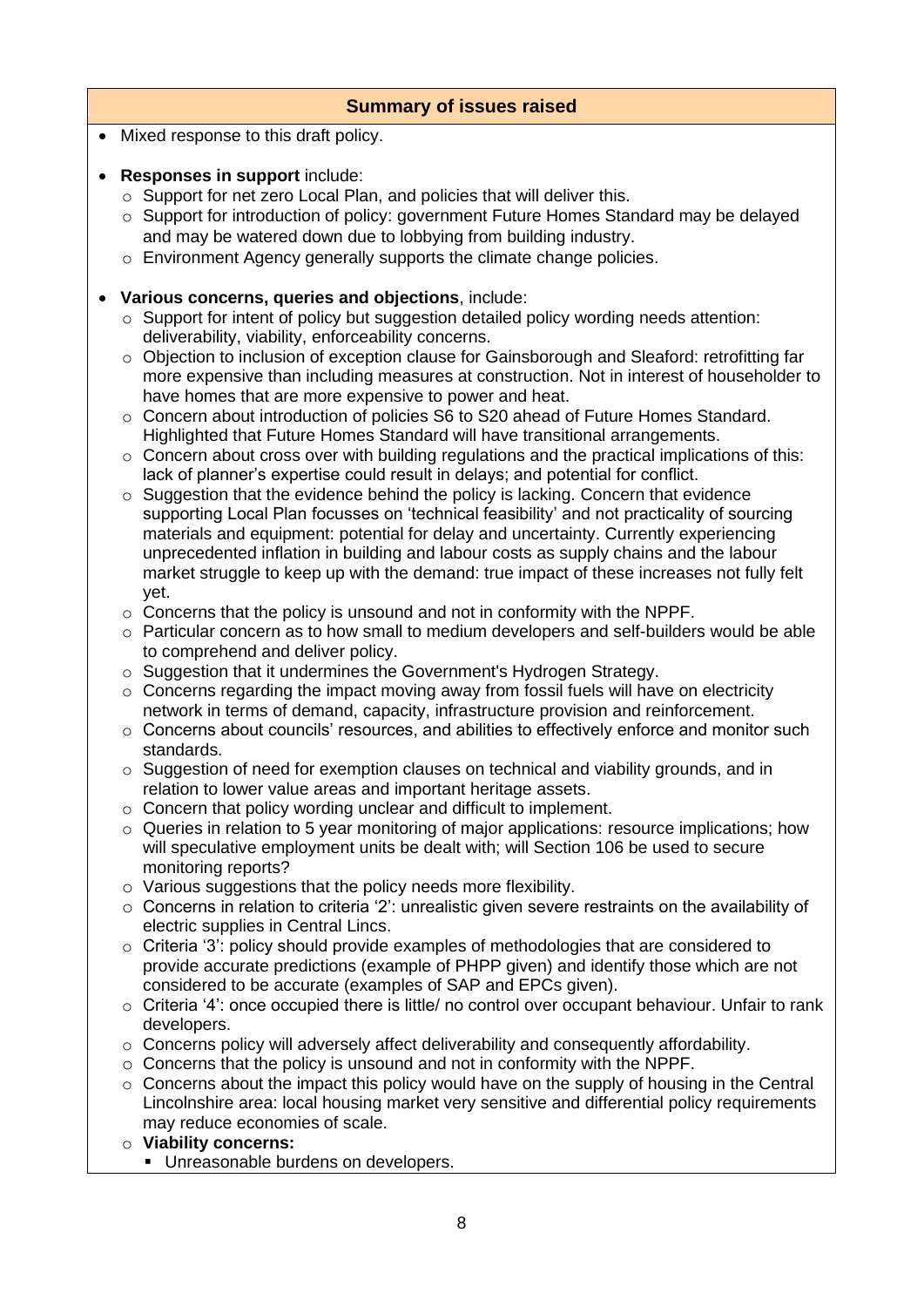- Concerns regarding the policy viability evidence: evidence lacking in respect of viability of developing brownfield sites; and the policy goes against viability evidence in relation to certain types of development. Evidence contextual background and does not set out specific local circumstances that justify policy requirements. Further viability testing should be undertaken to include costs for 2021 Part L interim Uplift and 2025 Future Homes Standards.
- Viability concerns also on grounds that most development in Central Lincs is more marginal than other locations: developers would favour locations outside area and policy would have knock on effect on jobs and inward investment into area.
- **E** Energy Statement and Action Plan required by policy are significant: professional fees detailed in Whole Plan Viability assessment need to be increased.
- **From a viability perspective, Policy S6 contradicts with Policy S4.3 (considered that first** homes cannot be built to the same standards with the energy provisions imposed).
- **Other suggestions and key comments** include:
	- o Template and guidance deemed essential for implementation of policy.
	- o Suggestions that a forum should be set up for Central Lincolnshire to engage with developers, agents and renewable energy professionals.
	- $\circ$  Missed opportunity- local plan could prioritise sites that are capable of providing both onsite energy generation and new housing together.
	- $\circ$  Suggested that consideration should be given to vacuum tube with heat pipe.

## **Policy S7: Reducing Energy Consumption – Non-Residential Buildings**

## **Summary of issues raised**

• Mixed response to this draft policy.

#### • **Responses in support** include:

- o Support for net zero Local Plan, and policies that will deliver this.
- o Support future proofing of infrastructure through onsite renewable energy generation.
- o Support for introduction of policy: government approach too slow.
- **Various concerns, queries and objections,** include:
	- o Concern that policy could potentially stifle innovation and use of new technologies.
	- o Concern about introduction of policies S6 to S20 ahead of Future Homes Standard.
	- $\circ$  Concern about cross over with building regulations and the practical implications of this: particular concerns include that non-residential development can be more complex than residential development; that lack of planner's expertise could result in delays; and that there is potential for conflict with building regulations.
	- o Concern that evidence supporting Local Plan focusses on 'technical feasibility' and not practicality of sourcing materials and equipment: potential for delay and uncertainty.
	- $\circ$  Particular concern as to how small to medium developers and self-builders would be able to comprehend and deliver policy.
	- o Queries in relation to 5 year monitoring of major applications: resource implications; how will speculative employment units be dealt with; will Section 106 be used to secure monitoring reports?
	- o Concerns that the policy is unsound and not in conformity with the NPPF.
	- o Various suggestions that the policy needs more flexibility.
	- $\circ$  Suggestion that policy is excessive in its application to all development and should instead apply only to new major development.
	- $\circ$  Some concern regarding exemption of projects which achieve BREEAM: deemed 'incredibly easy' for projects to obtain without having any measurable effect on climate change.
	- o Criteria '2' not justified.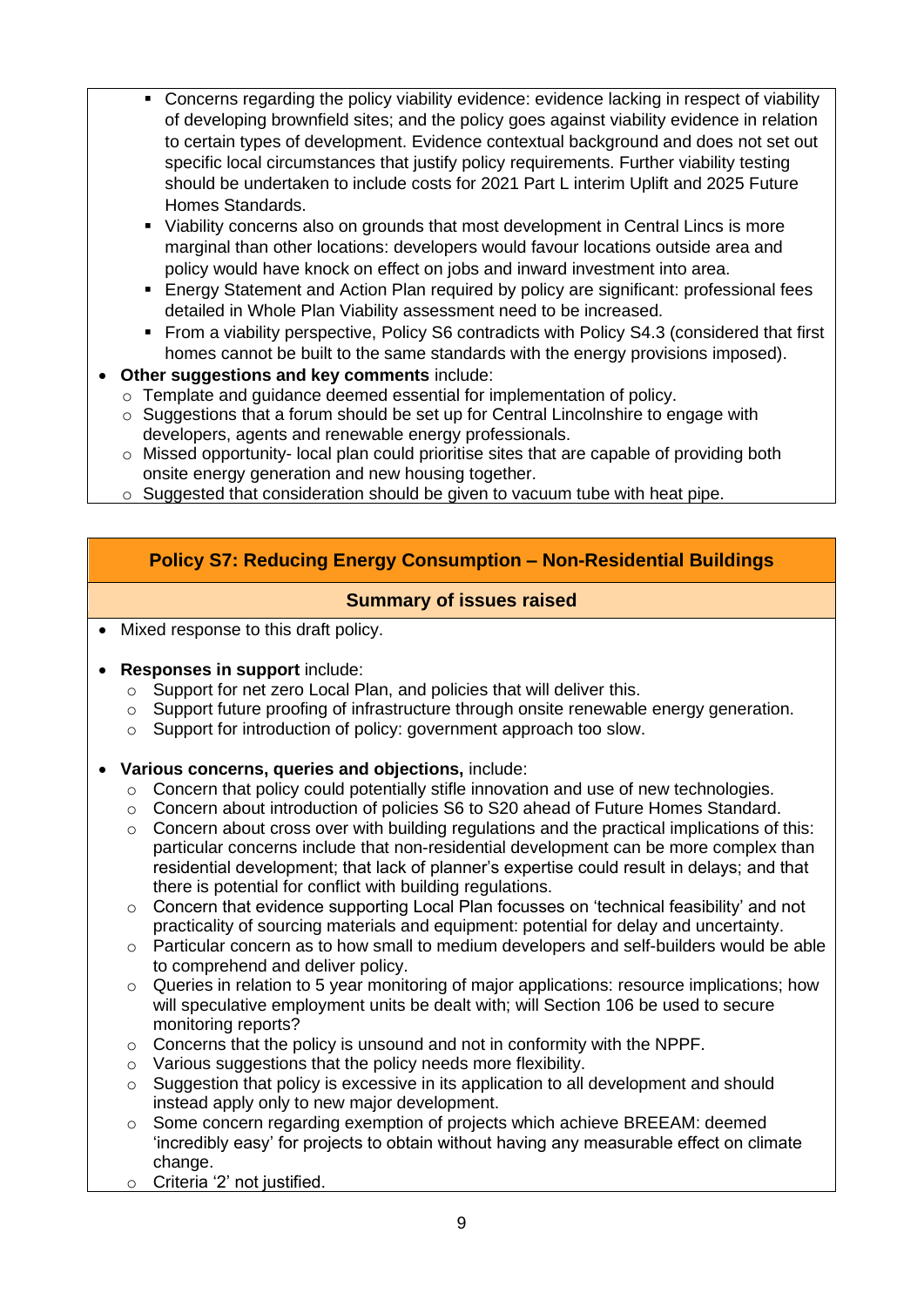o Policy comparable to blanket ban on fossil fuels: not consistent with central government's agenda.

## o **Viability concerns**:

- Concern that enforcing policies S6 to S20 would result in restricted development overall and developers seeking opportunities in areas with less restrictive policy.
- Unreasonable burdens on developers.
- Concerns regarding the policy viability evidence: evidence lacking in respect of viability of developing brownfield sites; and the policy goes against viability evidence.
- Viability concerns also on grounds that most development in Central Lincs is more marginal than other locations: policy would have knock on effect on jobs and inward investment into area.

## **Other suggestions and key comments included:**

- $\circ$  Architecture is the most underutilised factor in reducing a building's operational energy demand and CO2 emissions.
- o Template and guidance deemed essential for implementation of policy.
- $\circ$  Suggestion that it is made clear that underperforming buildings must be rectified at the cost of the developer and within a defined time period.
- $\circ$  Suggested that the potential of solar thermal and deep geothermal energy should be explored. Suggestion that for non-domestic buildings, it would be worth including a limit on energy demand for space cooling loads also as in many non-domestic buildings, spacing cooling represents a higher energy demand than for space heating.
- $\circ$  Reduced wintertime energy demand and onsite energy storage should be prioritised over solar PV installations. Should discourage buildings that rely on high summertime solar PV export in order to satisfy annual net energy demand targets. Inevitably, we will arrive at a point where further solar PV generation during periods of sunny weather is counter-productive and will trigger the requirement for higher levels of energy storage.
- $\circ$  The methodology to predict a building's actual energy performance should be more tightly controlled and acceptable methods be defined (eg, ASHRAE 90.1, CIBSE TM54, PHPP etc).

## **Policy S8: Decentralised Energy Networks and Combined Heat and Power**

- Support for net zero Local Plan, and policies that will deliver this.
- Support: decentralised approach for energy generation offers the potential for a more resilient network.
- Query as to how applicants and decision makers will know if there is an existing decentralised energy network in the locality: need for accessible database that contains such information.
- Suggestion that the policy is too vague.
- Concern that the policy is not in conformity with the NPPF: considered to lack the flexibility prescribed by NPPF para 157.
- Policy needs to be strengthened: should not only support combined heat and power but also encourage the co-location of potential heat consumers and suppliers and allocate available, underutilised land for high energy users near heat suppliers.
- Policy should also cover associated infrastructure (e.g. pipework and other ancillary infrastructure).
- Concerns about introduction of policies S6 to S20 ahead of Future Homes Standard.
- Particular concern that evidence supporting Local Plan focusses on 'technical feasibility' and not practicality of sourcing materials and equipment: potential for delay and uncertainty.
- Suggested that the potential of deep geothermal energy should be explored.
- Concern that policy could encourage unsustainable production and use of wood fuels.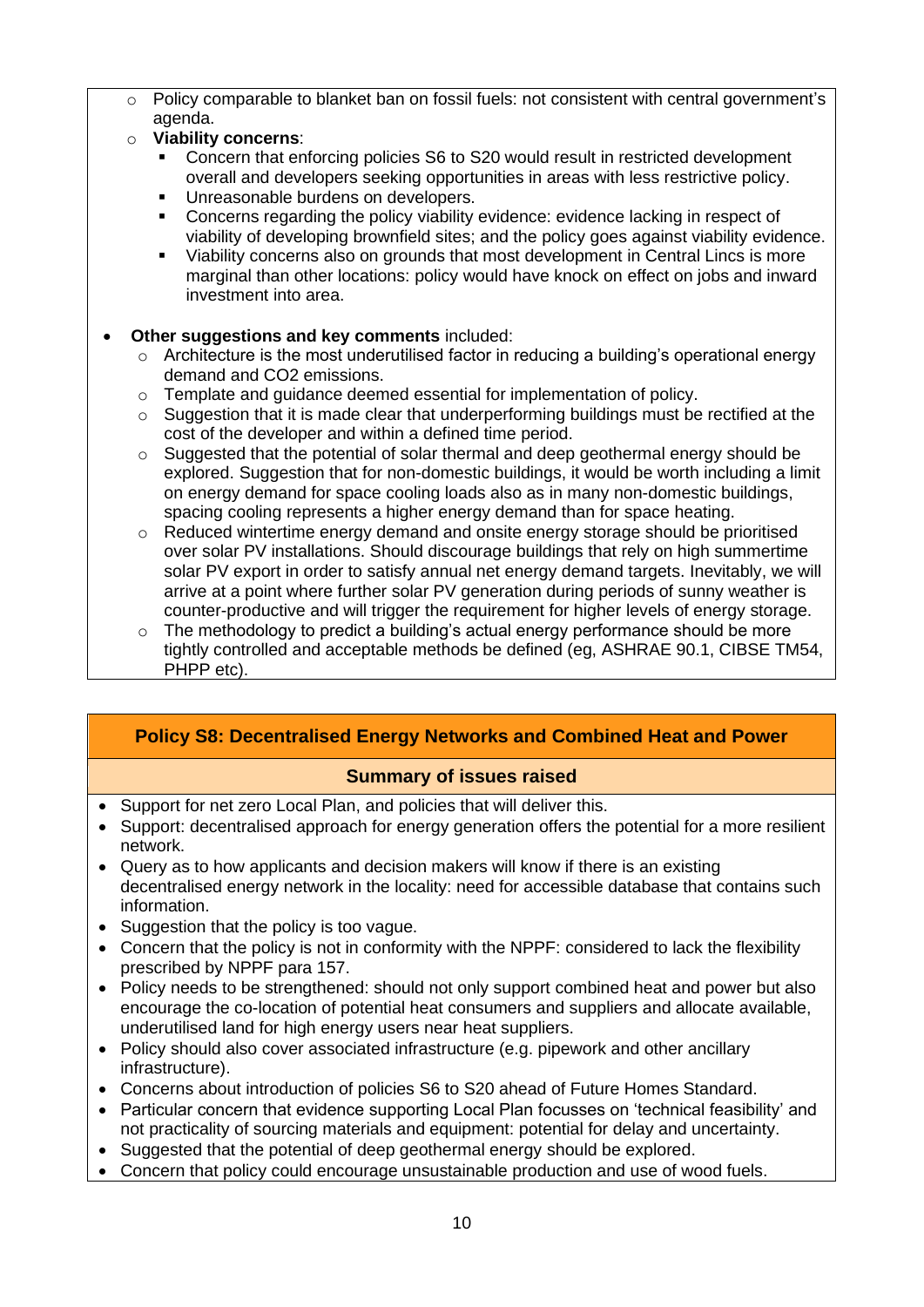## **Policy S9: Supporting a Circular Economy**

## **Summary of issues raised**

- Various comments broadly supporting the policy.
- Support for net zero Local Plan, and policies that will deliver this.
- Concern that the policy is not in conformity with the NPPF (para 16b relating to need for plans to be positively prepared): needs flexibility in relation to feasibility or viability considerations.
- Concerns about introduction of policies S6 to S20 ahead of Future Homes Standard.
- Particular concern that evidence supporting Local Plan focusses on 'technical feasibility' and not practicality of sourcing materials and equipment: potential for delay and uncertainty.
- Viability concerns. Concern that enforcing policies S6 to S20 would result in restricted development overall and developers seeking opportunities in areas with less restrictive policy.
- Suggestion that the policy is too broad and vague.

## **Policy S10: Embodied Carbon**

## **Summary of issues raised**

- Some support for the policy.
- Concerns about introduction of policies S6 to S20 ahead of Future Homes Standard.
- Particular concern that evidence supporting Local Plan focusses on 'technical feasibility' and not practicality of sourcing materials and equipment: potential for delay and uncertainty.
- Viability concerns. Concern that enforcing policies S6 to S20 would result in restricted development overall and developers seeking opportunities in areas with less restrictive policy.
- Suggestion that the policy unjustified.
- The policy is too vague and lacks specific detail.
- Suggestion that the policy should go further.

## **Policy S11: Water Efficiency and Sustainable Water Management**

- Support for net zero Local Plan, and policies that will deliver this.
- Various comments broadly supporting the policy.
- House builder cited experience of installing Rainwater Harvesting systems in homes: cautioned that if occupier/ owner did not buy into the system and carry out servicing and maintenance the system becomes redundant and operates on backup (mains) supply.
- Support for progress towards greater water efficiency and improved water management.
- Concerns about policy overlaps with Building Regulations and how the implementation and monitoring of this policy will be managed on a practical level by the applicable Development Management Team.
- Suggestion that the evidence behind the policy is lacking / weak: justification for 110 litre requirement needed, in line with Planning Policy Guidance (PPG ID : 56-014-20150327 and 56-015-20150327 quoted)
- Support for 110 litre requirement: acknowledgement that this was carried forward from current Local Plan.
- Suggested that policy should introduce requirement for non-residential also: BREEAM Very Good given as example.
- Concern about introduction of policies S6 to S20 ahead of Future Homes Standard.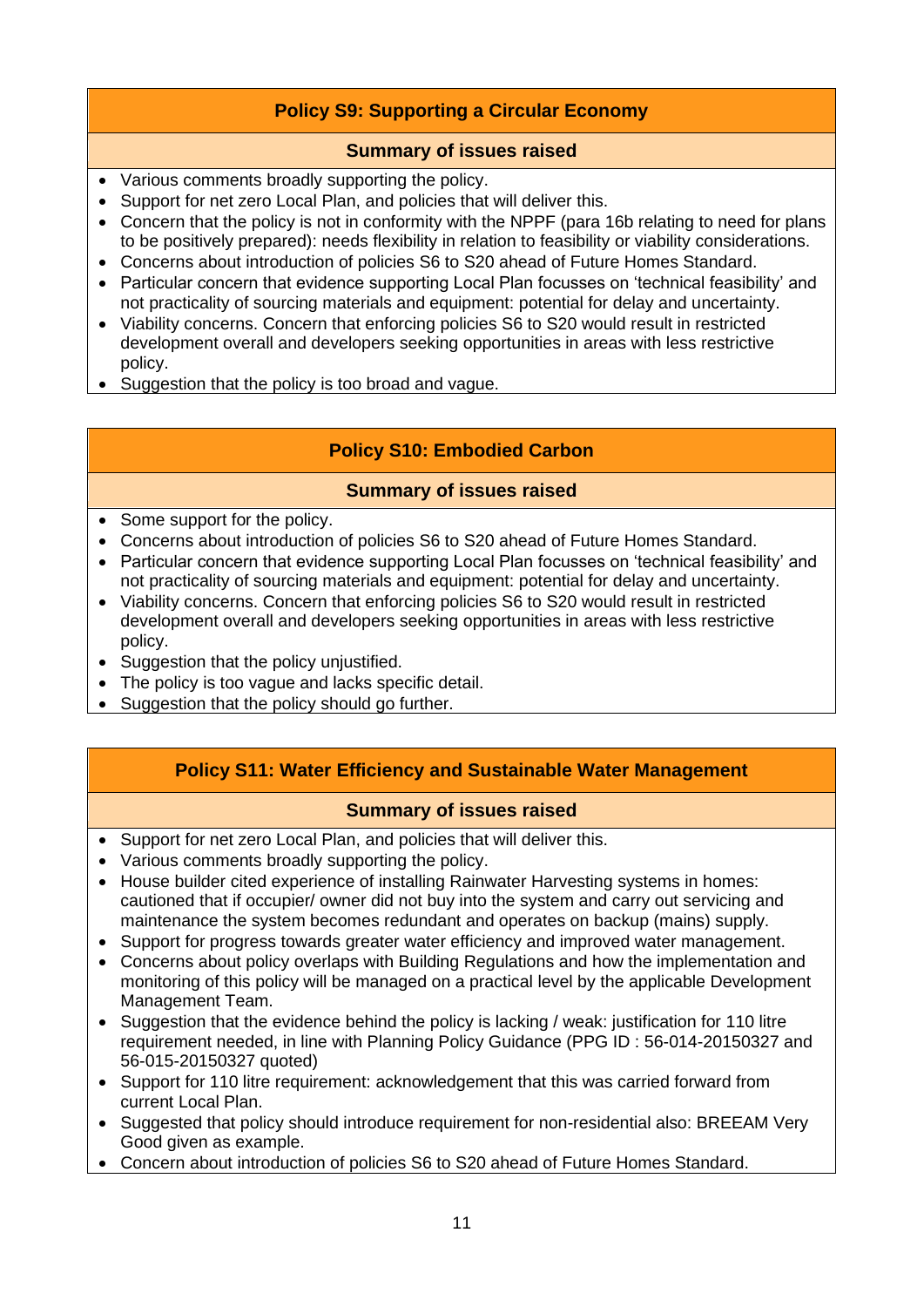- Particular concern that evidence supporting Local Plan focusses on 'technical feasibility' and not practicality of sourcing materials and equipment: potential for delay and uncertainty.
- Suggested that policy needs to be more flexible.
- Water management best dealt with via flood risk policy/ policies.

## **Policy S12: Reducing Energy Consumption in Existing Buildings**

## **Summary of issues raised**

- Various comments broadly supporting the intent of the policy, though some objections.
- Support for net zero Local Plan, and policies that will deliver this.
- Various comments in support of the policy going further: suggestion that policy requirement for 'Reducing Energy Consumption' energy statement (as required by policies S6 and S7) should apply to all change of use and large extensions also.
- Historic England expressed strong support for the 'note' relating to heritage assets at the end of the policy.
- Concern about introduction of policies S6 to S20 ahead of Future Homes Standard.
- Particular concern that evidence supporting Local Plan focusses on 'technical feasibility' and not practicality of sourcing materials and equipment: potential for delay and uncertainty.

## **Policy S13: Renewable Energy**

- Mixed response to this draft policy.
- **Objections** on various grounds, including:
	- o General objections:
		- Support for policy overall, but concern that there is too much scope to reject proposals.
		- Concern that 1 small-medium turbine permitted under 'Additional matters for wind based energy proposals' is restrictive.
	- o Objections to element of policy relating to medium to large turbines:
		- Suggestion that 2km buffer should apply to all dwellings and places of work.
		- Concern that buffers have not been applied to settlements outside the Plan area.
		- **•** Deliverability and output of turbines questioned.
		- Concern for impact on birds.
		- Concern for impact on landscape.
		- Not appropriate for flat landscape.
		- Exclusion zone around MOD/RAF sites questioned as not being sufficient.
		- Concern that policy wording does not accurately reflect national policy and guidance (specifically para 158b of the NPPF, and para 007 of the PPG for Renewable and Low Carbon Energy)
		- Deliverability of policy questioned- national policy renders applications for onshore wind too risky and costly to developers. Significant decrease in applications since 2015 Ministerial Statement.
		- Concern about the amount of fossil fuels used in construction of wind turbines.
		- Support for policy, but map 2 considered too restrictive: smaller buffers suggested.
- **Support** included:
	- o Policy requirements are appropriate and proportionate.
	- Support for criteria-based assessment for all large-scale renewable development rather than allocation of sites.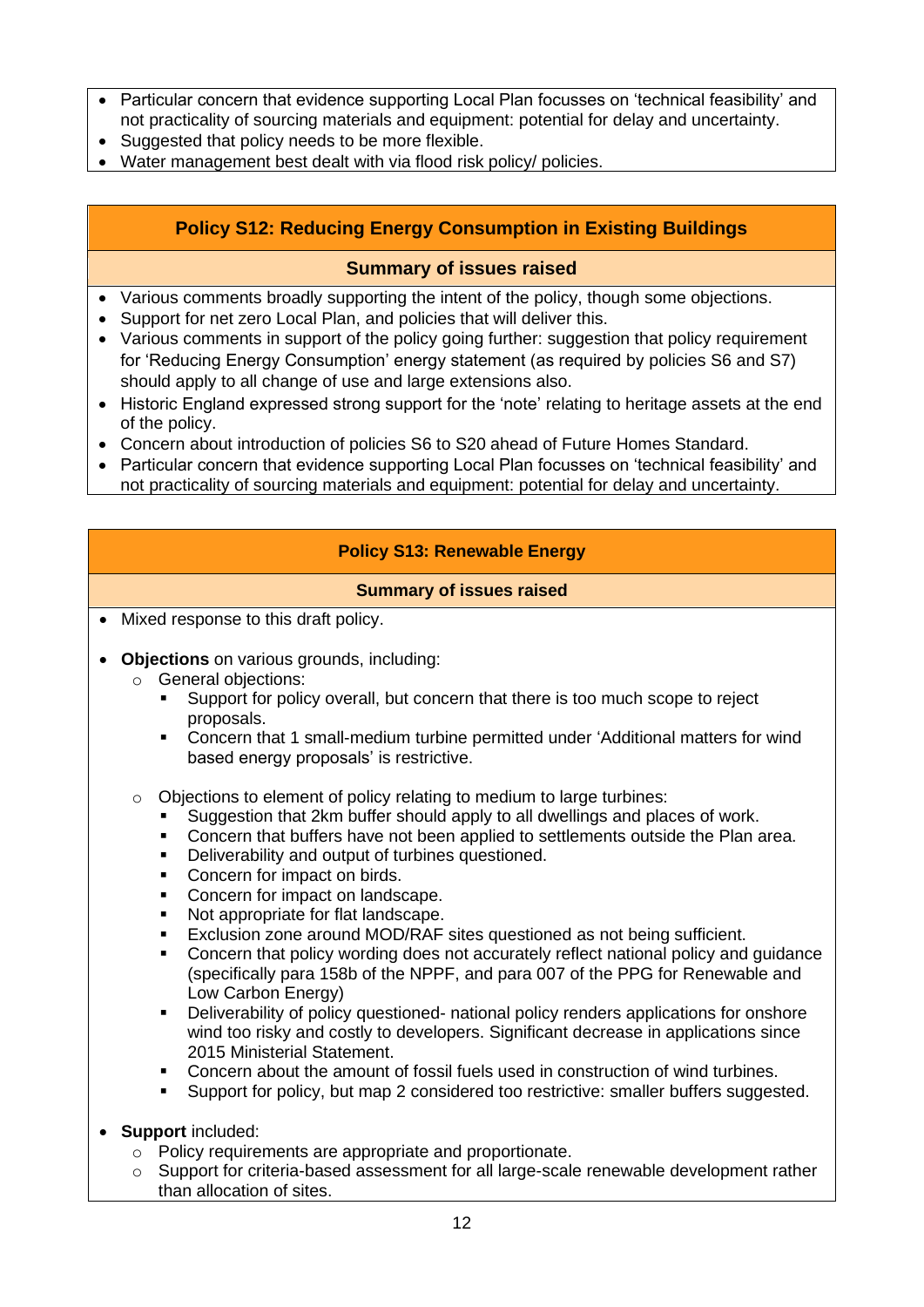- $\circ$  Support the policy for single small to medium wind turbines that serve a specific isolated business or dwelling with renewable energy.
- $\circ$  Some expressed support for policy, except the policy requirements in relation to wind turbines.
- o Support for greater emphasis on solar development.
- o Consider opportunities around smaller, localised schemes that benefit community/local business as these as far more appropriate for Central Lincolnshire than large scale schemes.
- $\circ$  The mitigation and reversal of climate related harm and the establishment of long-term sustainability is imperative and a priority for everyone. It is a shared duty not a choice.
- **General comments:**
	- $\circ$  Utility sites, such as water treatment works, are a suitable location for solar installations as they have existing low- level development. Such sites also have existing transmission infrastructure.
	- o Suggested that policy should require solar panels on all new builds.
	- $\circ$  Suggestion that plan should include policy which gives housing developments capable of being delivered alongside large-scale renewable energy installations 'priority status'.
	- o Suggestion that higher solar target of 70%, as recommended by consultant, should be used.
	- o Some confusion over 'Map 2'.

## **Policy S14: Protecting Renewable Energy Infrastructure**

#### **Summary of issues raised**

- Support highlighting potential for improved network resilience and flexible management of energy needs.
- Mostly generic comments in support or opposition to approach set out in Energy, Climate Change and Flooding section as a whole.

## **Policy S15: Wider Energy Infrastructure**

## **Summary of issues raised**

- Mixed response to draft policy.
- Objection to 'carte blanche' approach.
- Concerns regarding batteries and battery storage on grounds of hazards not being fully known.
- Support for small nuclear power development over the renewable and low carbon energy development supported in the Local Plan.

## **Policy S16: Carbon Sinks**

- Mixed response to draft policy.
- Support for the policy but specific concerns raised in relation to the 'Carbon Sequestration' part of the policy relating to tree cover; highlight that tree planting projects should consider the 'right trees in the right places' approach; and advise that greater emphasis should be placed on the concept of 'Nature-Based Solutions'.
- Various comments suggesting the policy needs substantial or significant rewording, especially in relation to:
	- o Criteria a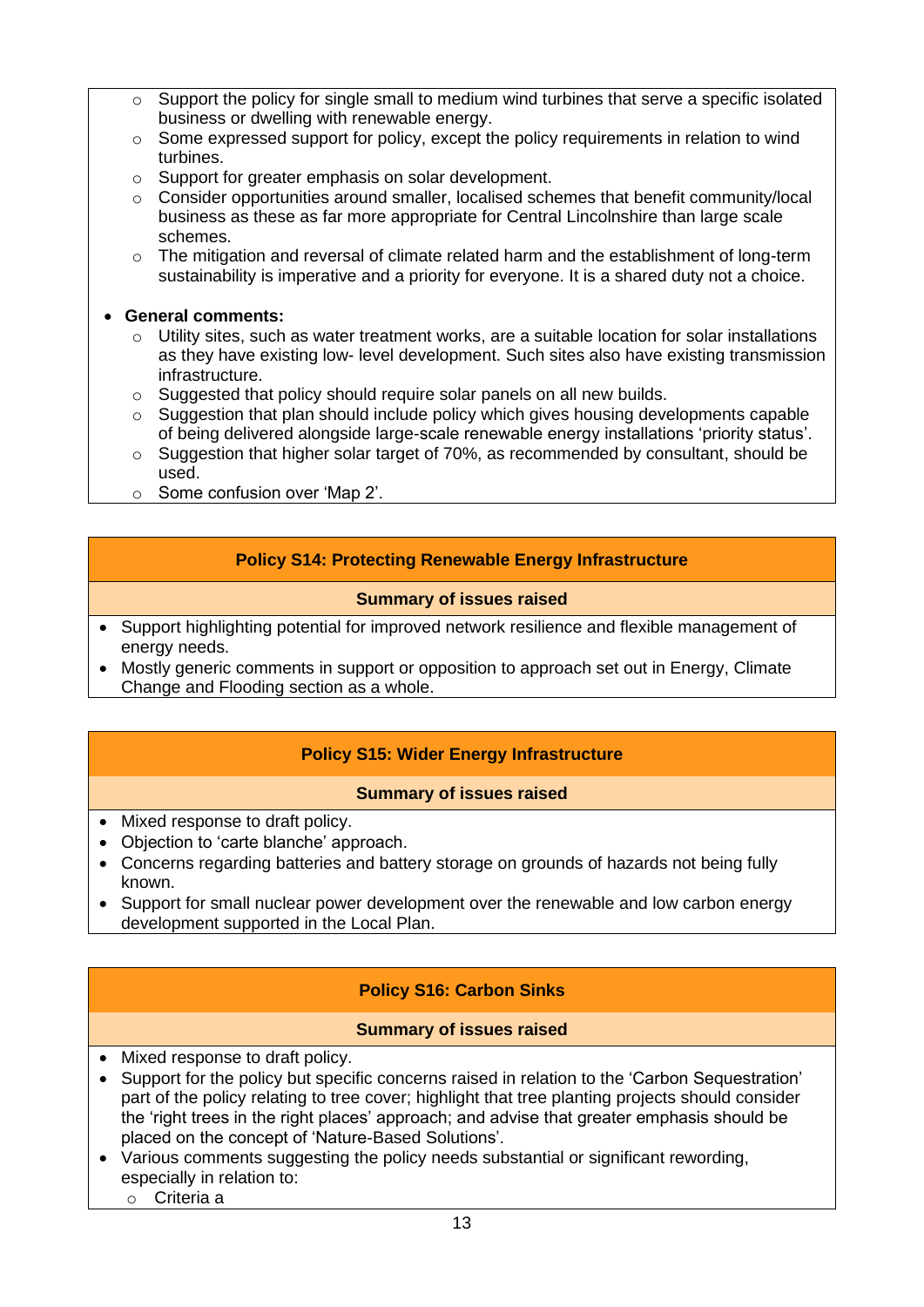- $\circ$  Need for distinction to be made between peat soils which were previously subject to agricultural usage, which are functioning peat-based habitats, and which relate to ancient woodland and veteran trees.
- o Need for more guidance on carbon sequestration and the development of carbon sinks: suggestion that the Oxford Principles on carbon sequestration are used.
- $\circ$  Need to ensure tree planting or afforestation would not result in net carbon emissions; is in accordance with local nature recovery strategy; and is not at the expense of other habitats where other habitats may have biodiversity conservation priority.
- It was queried whether the Local Plan will identify and map peatland.

## **Policy S17: Electric Vehicle Charging**

## **Summary of issues raised**

- Mixed response to this draft policy.
- Suggestion that policy should be more flexible (e.g. addition of 'where technically feasible' to requirements).
- Policy deemed too stringent.
- Suggestion that policy should go further: higher provision needed given high car ownership and need for on street provision for visitors.
- Suggestion that additional viability work is needed.
- Concerns about the capacity of the existing electrical network in the UK.
- Concern that the evolution of automotive technology is moving quickly: suggestion that a passive cable and duct approach is a more sensible and future proofed solution, which negates the potential for obsolete technology.
- Concern that installation of active electric vehicle charging points ahead of introduction of changes to Part 5 of the Building Regulations is inappropriate: Building Regs will introduce standardised approach that will supersede the Local Plan's approach.

## **Policy S18: Fossil Fuel Exploration, Extraction, Production or Energy Generation**

## **Summary of issues raised**

- Various comments broadly supporting the policy.
- Some objection to inclusion of policy, stating responsibility lies with Lincolnshire County Council.
- Concern that the policy is not in conformity with the NPPF (chapter 17 and paragraphs 210) and 215 quoted).
- Concern about introduction of policies S6 to S20 ahead of Future Homes Standard.

## **Policy S19: Resilient and Adaptable Design**

- Mixed response to this draft policy.
- Support for net zero Local Plan, and policies that will deliver this.
- Several suggestions that policy could go further.
- Suggestion that an Energy / Climate Change 'check list document' is needed to aid developers and decision makers.
- Concern that the policy as written would add a further time and resource burden on local planning authorities, which could delay decisions.
- Suggestion that policy needs more flexibility.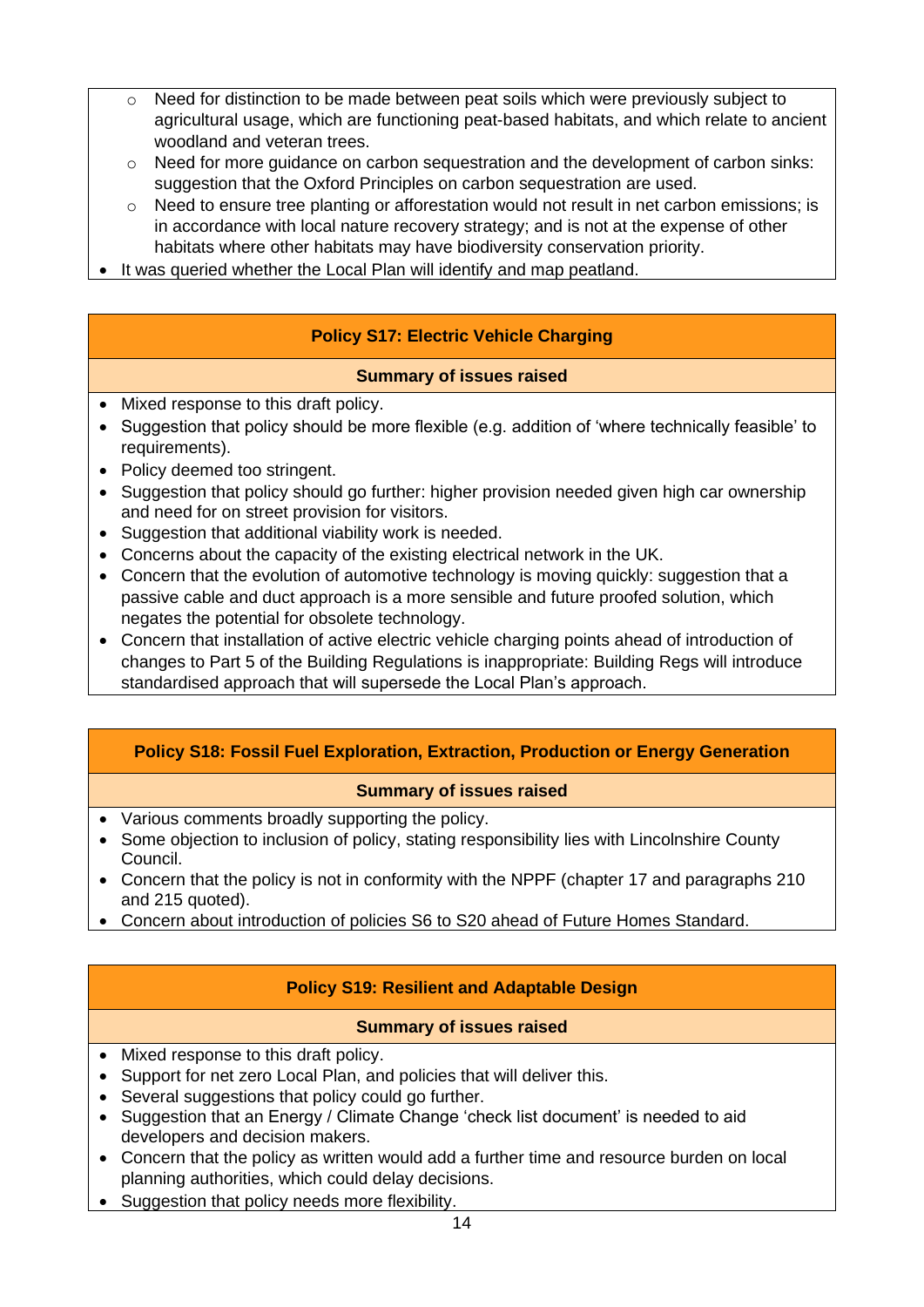- Concern about introduction of policies S6 to S20 ahead of Future Homes Standard.
- Particular concern that evidence supporting Local Plan focusses on 'technical feasibility' and not practicality of sourcing materials and equipment: potential for delay and uncertainty.

## **Policy S20: Flood Risk and Water Resources**

#### **Summary of issues raised**

- Several comments supporting or broadly supporting the policy.
- Some support expressed for the policy subject to criteria being met and enforced.
- Some comments suggest that the policy wording is not strong enough and others that it is too strong and requires too much.
- Various detailed suggestions to improve clarity of policy and supporting text wording.
- Suggestion that the evidence behind the policy requires further work.

## <span id="page-14-0"></span>Chapter 4: Housing

## **Policy S21: Affordable Housing**

#### **Summary of issues raised**

- Various comments broadly supporting the policy or supporting elements of the policy, specifically the use of value zones.
- Various objections stating concern that the policy as written would add a further cost burden on developers, which could make development unviable.
- Various detailed suggestions, to improve clarity of policy wording.
- Both concern and support for locally-set First Homes criteria.
- Suggestion that the plan is unsound as affordable housing targets are not justified, positively prepared or effective
- The evidence behind the policy is lacking / weak. Suggestion that the HNA should break need down into smaller geographic areas.
- Further specific viability testing needs to be undertaken.
- The policy should set higher standards/ deliver more overall housing to address needs.

## **Policy S22: Meeting Housing Needs**

#### **Summary of issues raised**

- Various comments broadly supporting the policy.
- Suggestion that the policy is too vague / unclear
- Concern that the policy is too restrictive in relation to location for development
- Various comments suggesting the policy needs substantial or significant rewording,
- especially in relation to ensuring delivery of older persons housing.

## **Policy NS23: Custom and Self Build Housing**

- Various comments broadly supporting elements of the policy.
- Detailed suggestions provided to improve clarity of policy wording; the definition of custom & self-build needs to be defined more to ensure it is genuine self builds.
- Concern that the policy as written would add a further cost burden on developers, which could make development unviable as set out in part 3 (larger sites), no national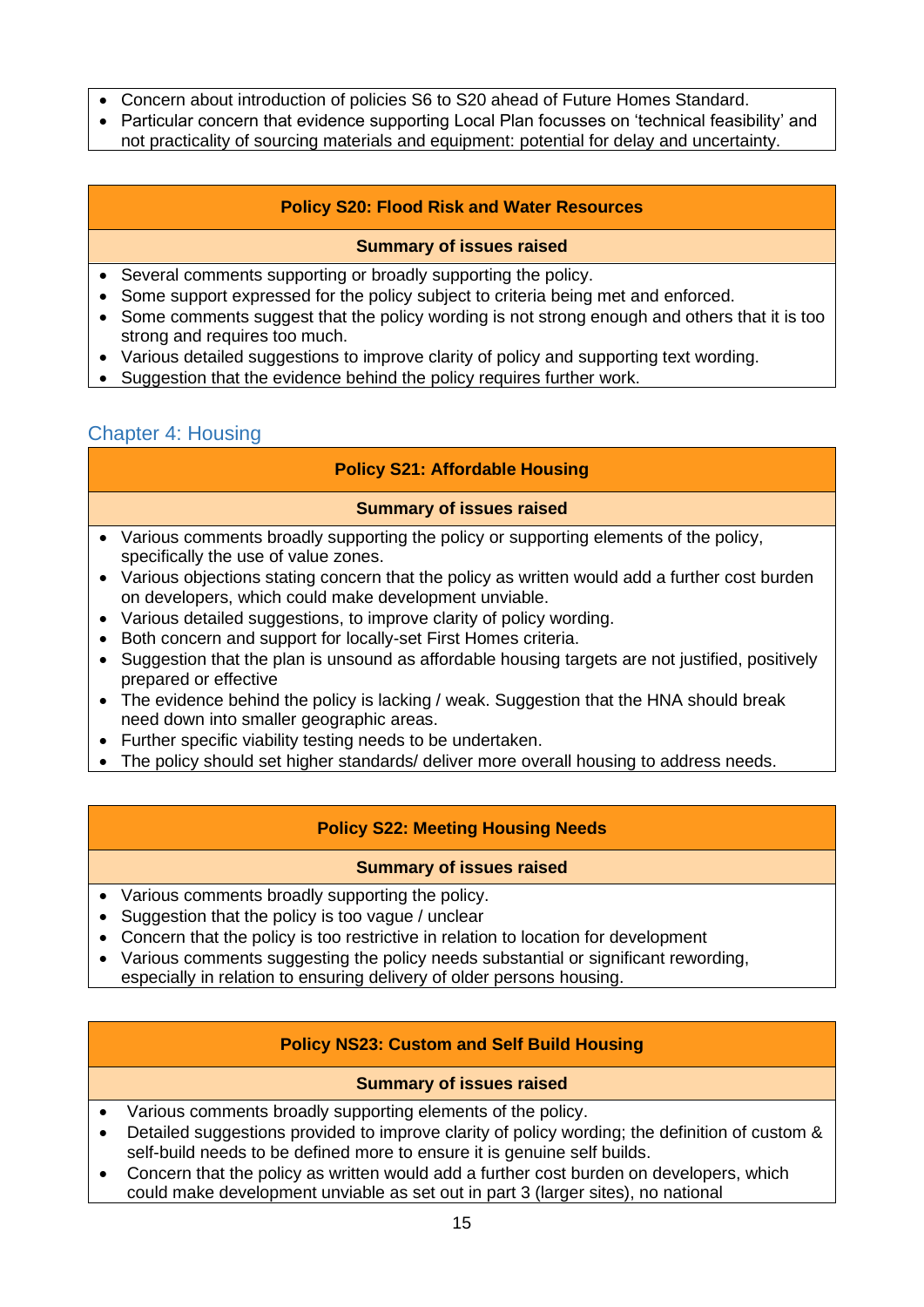requirements in the NPPF to impose a percentage threshold, and concerns of logistics of build outs on sites.

- Suggestion that the Custom and Self Build register is relatively small in 2019 so does not justify the 5% requirement on landowner/developer in part 3.
- Suggestion that the marketing period is too long (36 months).

## **Policy S24: Sub-division and Multi-occupation of Dwellings within Lincoln**

#### **Summary of issues raised**

• Comment suggesting text clarification for policy or supporting text.

## **Policy S25: Houseboat Moorings and Caravans**

#### **Summary of issues raised**

- Various comments broadly supporting the policy.
- A detailed suggestion, to improve clarity of policy wording.
- Comment suggesting linking the park home element of the policy to affordable housing provision.

## **Policy NS26: Residential Annexes**

#### **Summary of issues raised**

- Various comments broadly supporting the policy.
- Suggestions to provide clarity regarding detached annexes.

## <span id="page-15-0"></span>Chapter 5: Employment

## **Policy 27: Spatial Strategy for Employment**

- Various comments broadly supporting the policy or specific elements of the policy.
- Issues raised primarily relate to site allocations including:
	- $\circ$  Concerns that sites no longer deliverable should be replaced with alternatives.
		- $\circ$  Concerns have been raised that there are not enough large sites for warehousing B8/logistics allocated. Suggestion that global events support the view that supply chains will shift from operating 'just in time' to a 'just in case' model. Suggesting that demand for larger warehousing sites may increase.
		- $\circ$  Comments have asked for further clarity to the assessment relating to HELAA 2021 for the existing allocations.
		- o Suggestions of alternative sites for allocation including:
			- 18Ha of land, located SE of the Pennells roundabout (A46), for B8 logistics (Rep ID 1039781)
			- 61Ha of land south of the A46 roundabout for B2/8 and ancillary Class E Offices. (Rep ID 1037633)
			- Land south of Whisby Road, West of Station Road (ref. NK/NHYK/008), for employment uses, North Hykeham
				- Site North of Kirk's Yard, Branston, NK/BRAN/004
- Aspirations for major infrastructure projects should be noted in the plan to help retain graduates.
- Further clarification sought on the policy map linking it to the new proposed policies.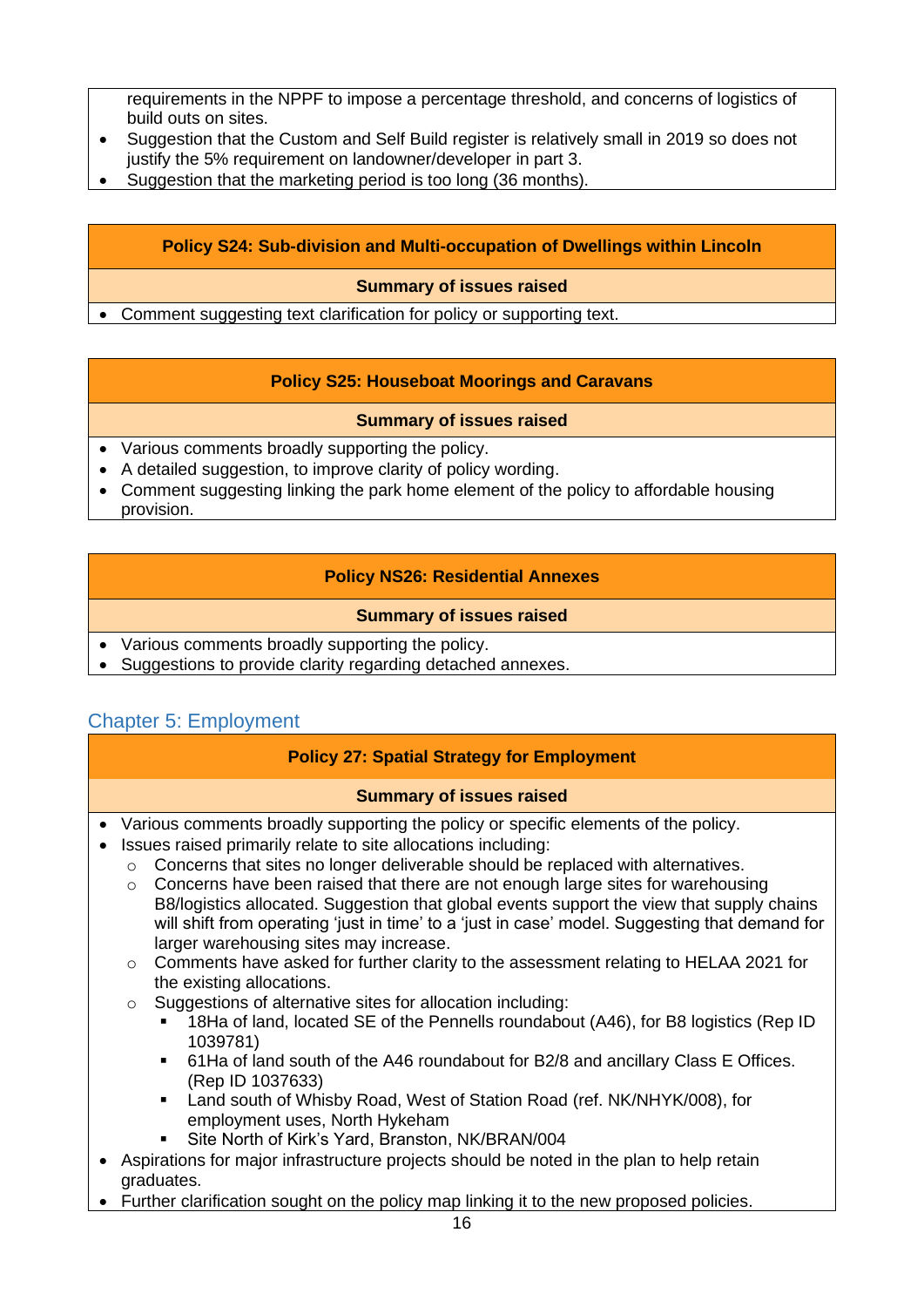## **Policy 28: Strategic Employment Sites (SES)**

#### **Summary of issues raised**

- Various comments broadly supporting elements of the policy and specific allocations.
- One observation was there are no SESs that are closer to Market Rasen or Caistor than Hemswell Cliff within West Lindsey.
- Objection raised restricting the Class E functions on these sites. It should be left to be fluid in line with General permitted Development rights of Class E.
- Hemswell Cliff Business Park Extension, status update: Both Local Development Order and masterplan in place. The site is featured in Hemswell Cliff Neighbourhood Plan which is at draft regulation 14 consultation stage.
- General remarks made about the Strategic Road Network and the proposed allocations would have cumulative impacts on the highway network.
- Objection raised that there are not enough large scale warehousing sites. Suggestions that global events support the view that supply chains will shift from operating 'just in time' to a 'just in case' model; suggesting that demand for larger warehousing sites may increase both locally and nationally.
- Objections have been raised suggesting other SES allocations should be included.
- Suggestions of alternative sites for allocation including:
	- o 18Ha of land, located SE of the Pennells roundabout (A46), for B8 logistics
		- $\circ$  15 acres of land northeast of Holdingham roundabout, western end of NK/SLEA/003, uses proposed are for farming (agric food) or business related activity requiring connections to A15/A17.
		- o Land along A607, Waddington, South of the Landings (Persimmon site).
- Flood risks have been noted by drainage boards for the following allocated sites: E2, E13, E23, E9, E14 and E17.

## **Policy 29: Employment Allocations on SUEs**

## **Summary of issues raised**

- Various comments broadly supporting elements of the policy.
- Concerns about the cumulative impacts expected as a result of the proposed site allocations that may severely affect highway operation on the Strategic Road Network.
- Wording suggestion has been suggested that employment on these sites should be expressed as a 'minimum'. As the size prescribed in the wording doesn't offer enough scope.

## **Policy 30: Important Established Employment Areas (IEEA)**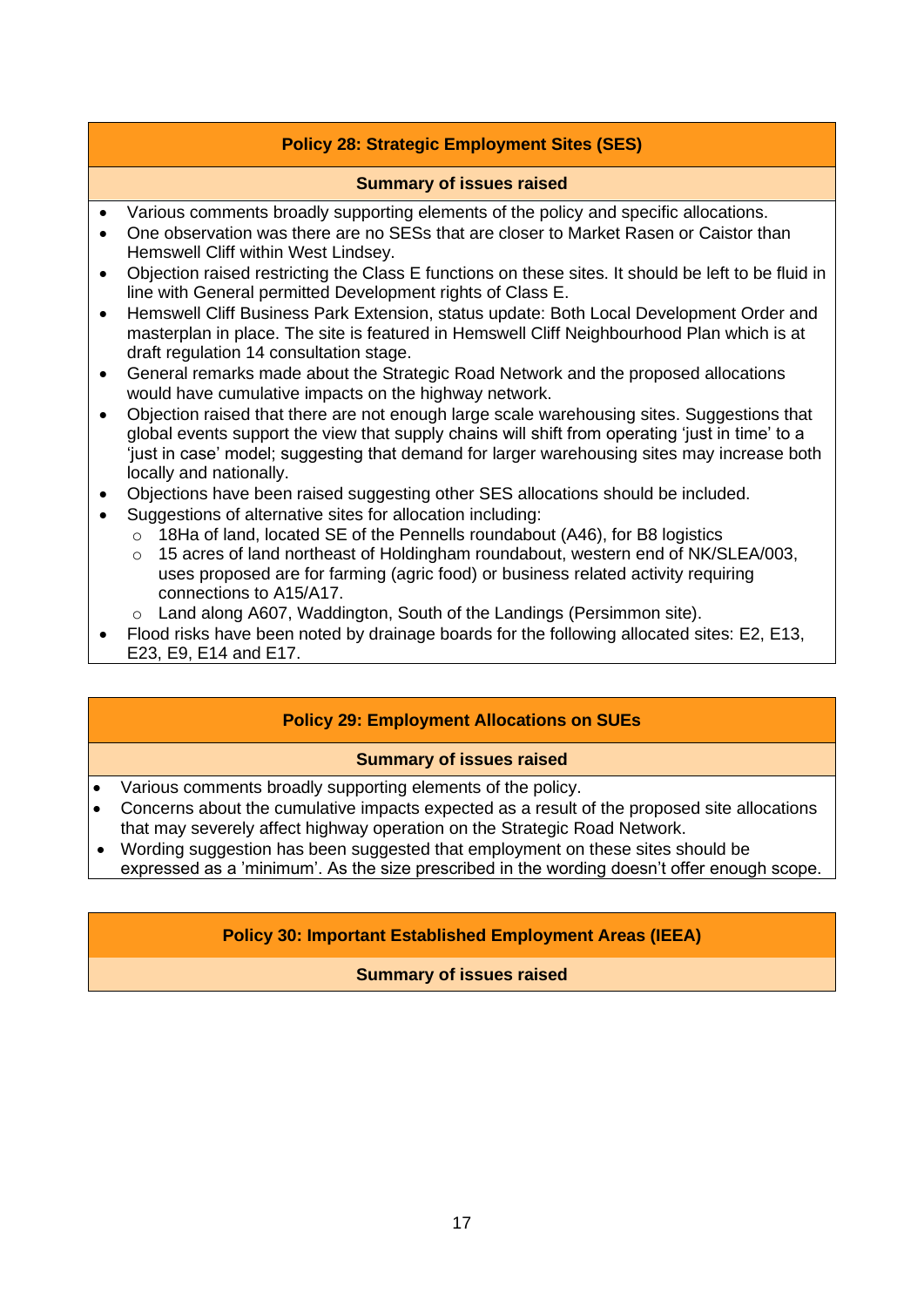- Objection on the basis that the restriction of uses is unreasonable and would not meet the presumption of sustainable development as set out in the NPPF.
- Suggestion that The Great Northern Terrace, (identified as E9) and Waterside South, (Identified as E14) should be allocated as 'regeneration and opportunity areas' under policy NS71.
- Further IEEA site allocation suggestions have been made including:
	- o A parcel of land is put forward to extend the existing E18 site to the south (Currently, brownfield land which includes a surface water lagoon, associated landfill infrastructure).
	- o Incorporating Leafbridge within E18 (LN6 Industrial Area) so all 22 acres are included rather than just eastern 3 acres. (Or marking it on the policy map as a 'further strategically significant opportunity site')
- Flood risk areas identified include the following locations:
	- $\circ$  UWIDB E2, E13, E23
	- $o$  W1DIDB E9
	- $\circ$  W3DIDB E14, E17

#### **Policy 31: Local Employment Areas (LEAs)**

#### **Summary of issues raised**

- Some comments raised supporting the view of protecting LEA sites through restrictive uses.
- Objection suggesting LEA sites should be specified within Tiers 1-6 of the settlement hierarchy for example Fen Road Ruskington.
- Alternative sites have been proposed including:
	- o NK/BRAN/004, Kirk's Yard, Branston proposed for mixed employment uses.
	- o Additional land at Fen Road Ruskington (2.5 acres) positioned either side of the estate service road.
	- $\circ$  Sites for either housing or employment/ mixed use at the following sites; Beck Farm, North Kesley Road- 5.2 Ha; Highfield Farm, North Kelsey Road -22.1Ha; Far Farm, Caistor Road/North Kelsey Road -9.6Ha.
- Clarification is requested on designation of the Maltings site (Gainsborough) as this is not listed on the policies map.

#### **Policy 32: Non-designated Employment Proposals within Identified Settlements.**

#### **Summary of issues raised**

- Concerns are raised that part 1 of the policy expects a lot to be achieved whereas part 2 does not restrict the loss of an LEA site. Rebalance of wording is considered necessary.
- Suggestion to include live/work type employment opportunities position within this policy especially due to the rise of working from home.
- Concerns raised over Part 1 been too restrictive and it does not promote sustainable development outcomes set out in the NPPF. It should allow flexibility due to the type of business based on locational demands.
- Objections have been raised over alternative sites.
- Other sites have been suggested for employment uses:
	- o Besthorpe Road, North Scarle.

## **Policy S33: Non-designated Employment Proposals in the Countryside**

#### **Summary of issues raised**

• General comments of support for this policy have been received.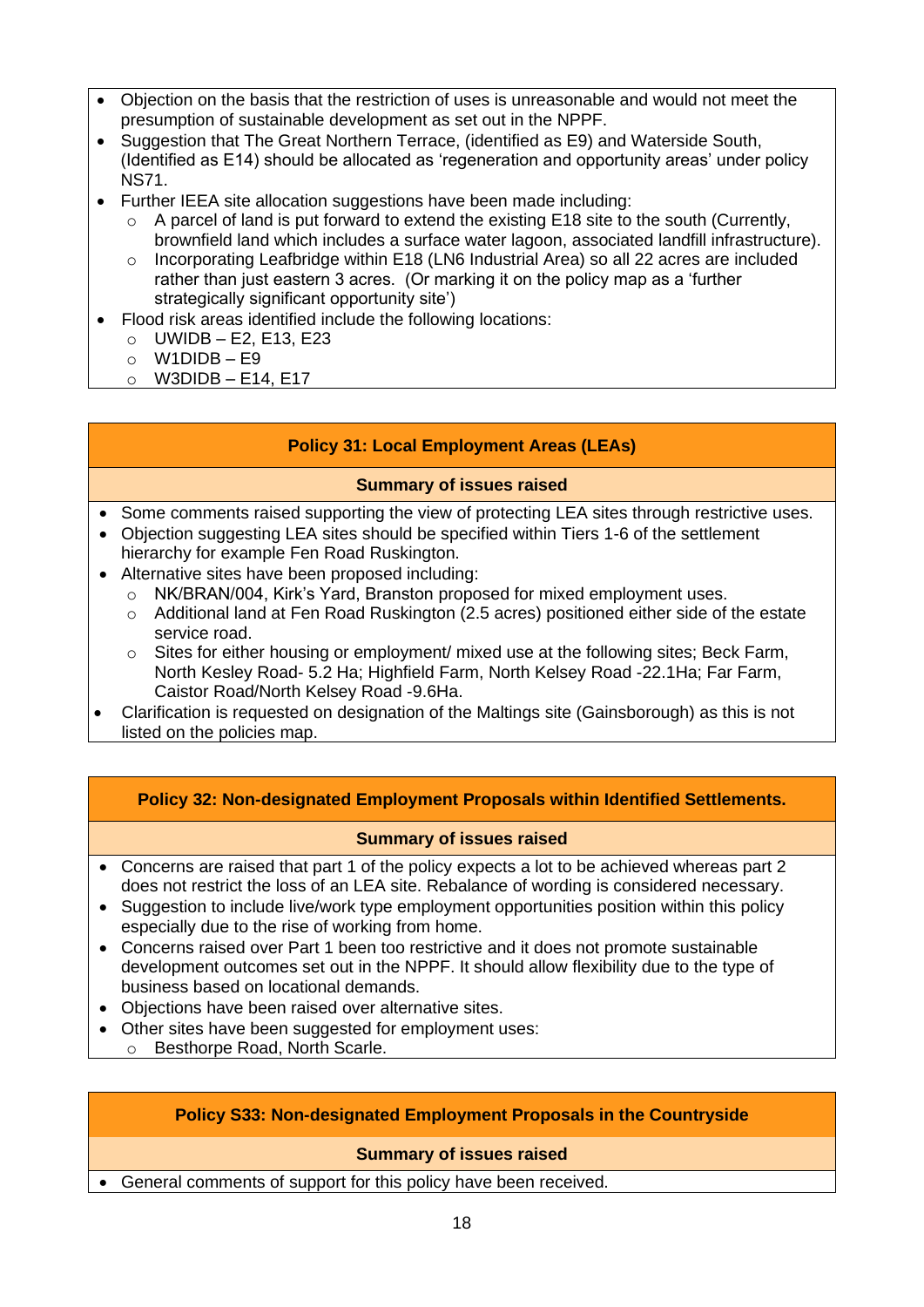- Suggestion that the policy is unclear regarding derelict buildings as implies new builds are acceptable. (set out under letter g)
- Policy suggestion to include a robust business plan and a policy position on live/work type of employment uses that are acceptable.
- Objection as the policy is too restrictive and not flexible enough based on location specific requirements of business needs as set out in paragraph 83 of the NPPF.
- Objections based on employment land allocations.
- Proposed employment land allocations for outside settlements:
	- $\circ$  Land on Thorpe Grange Bungalow, & land adjoining Grange Farm, Lincoln Enterprise Park, Newark Road, Aubourn.
	- o Besthorpe Road, North Scarle.
	- $\circ$  Sites for either housing or employment/ mixed use at the following sites; Beck Farm, North Kesley Road- 5.2 Ha; Highfield Farm, North Kelsey Road -22.1Ha; Far Farm, Caistor Road/North Kelsey Road -9.6Ha.

## <span id="page-18-0"></span>Chapter 6: Retail: City and Town Centres, and District, Local and Village Centres

## **Policy S34: Network and Hierarchy of Centres**

## **Summary of issues raised**

- Various comments supporting the policy.
- Comment suggesting that the policy needs rewording to specifically refer to Market Rasen and Caistor in the impact assessment other clarifications sought.

## **Policy 35: Lincoln's City Centre and Primary Shopping Area**

#### **Summary of issues raised**

- Various comments supporting the policy.
- Concern that elements of the policy need to reflect the NPPF in relation to flood risk and residential uses.

## **Policy S36: Gainsborough Town Centre and Primary Shopping Area**

#### **Summary of issues raised**

- Various comments supporting the policy.
- Suggestion to improve clarity of policy wording.

## **Policy S37: Sleaford Town Centre and Primary Shopping Area**

## **Summary of issues raised**

- Various comments supporting the policy.
- Suggestions for supporting text wording.

## **Policy S38: Market Rasen and Caistor Town Centres**

#### **Summary of issues raised**

• Various comments broadly supporting the policy.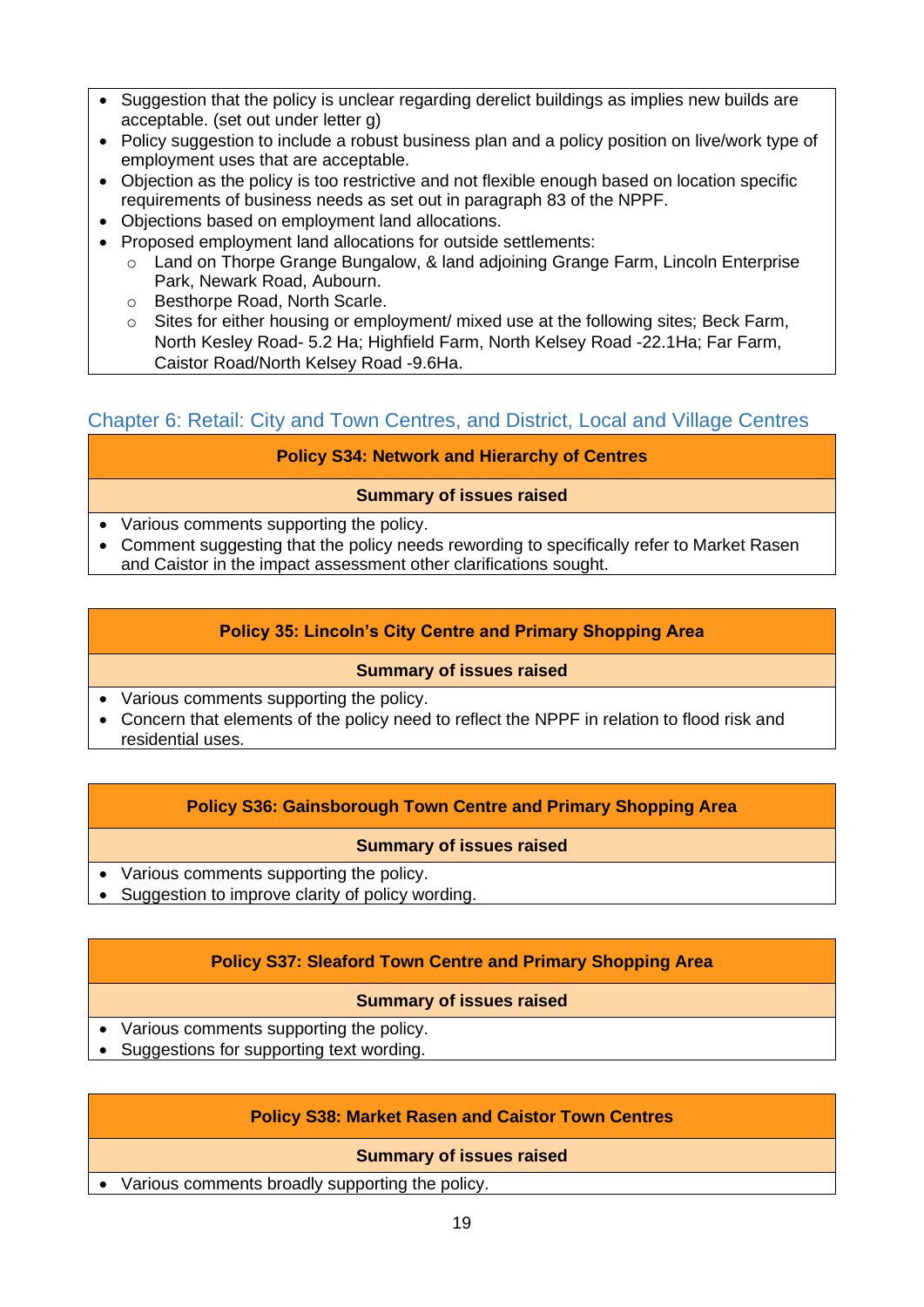• Suggestion for additional supporting text.

## **Policy S39: District, Local and Village Centres**

#### **Summary of issues raised**

• Various comments supporting the policy.

## **Policy NS40: City and Town Centre Frontages**

**Summary of issues raised**

• Various comments broadly supporting the policy and strong support for elements.

## <span id="page-19-0"></span>Chapter 7: Tourism and the Visitor Economy

**Policy S41: Sustainable Urban Tourism**

**Summary of issues raised**

• Various comments broadly supporting the policy.

#### **Policy S42: Sustainable Rural Tourism**

#### **Summary of issues raised**

- Various comments broadly supporting the policy.
- Concern that the policy and supporting text could result in increased activity that will degrade wildlife habitat.
- Various comments suggesting amendments to supporting text references to the Lincolnshire Wolds and natural environment.

## **Policy S43: Lincolnshire Showground**

#### **Summary of issues raised**

- Comments in support of the policy.
- Comment suggesting the policy needs substantial or significant rewording, especially in relation to size and range of permitted uses.

## <span id="page-19-1"></span>Chapter 8: Transport and Infrastructure

#### **Policy S44: Strategic Infrastructure Requirements**

- Various comments broadly supporting elements of the policy.
- Concern that the policy is not in conformity with the NPPG.
- Various comments relating to lack of capacity of specific infrastructure types, including health, waste water education and highways.
- Suggestion that the evidence behind the policy is lacking / weak.
- Detailed suggestions, to improve robustness of policy wording.
- Various comments relating the timing and location of infrastructure provision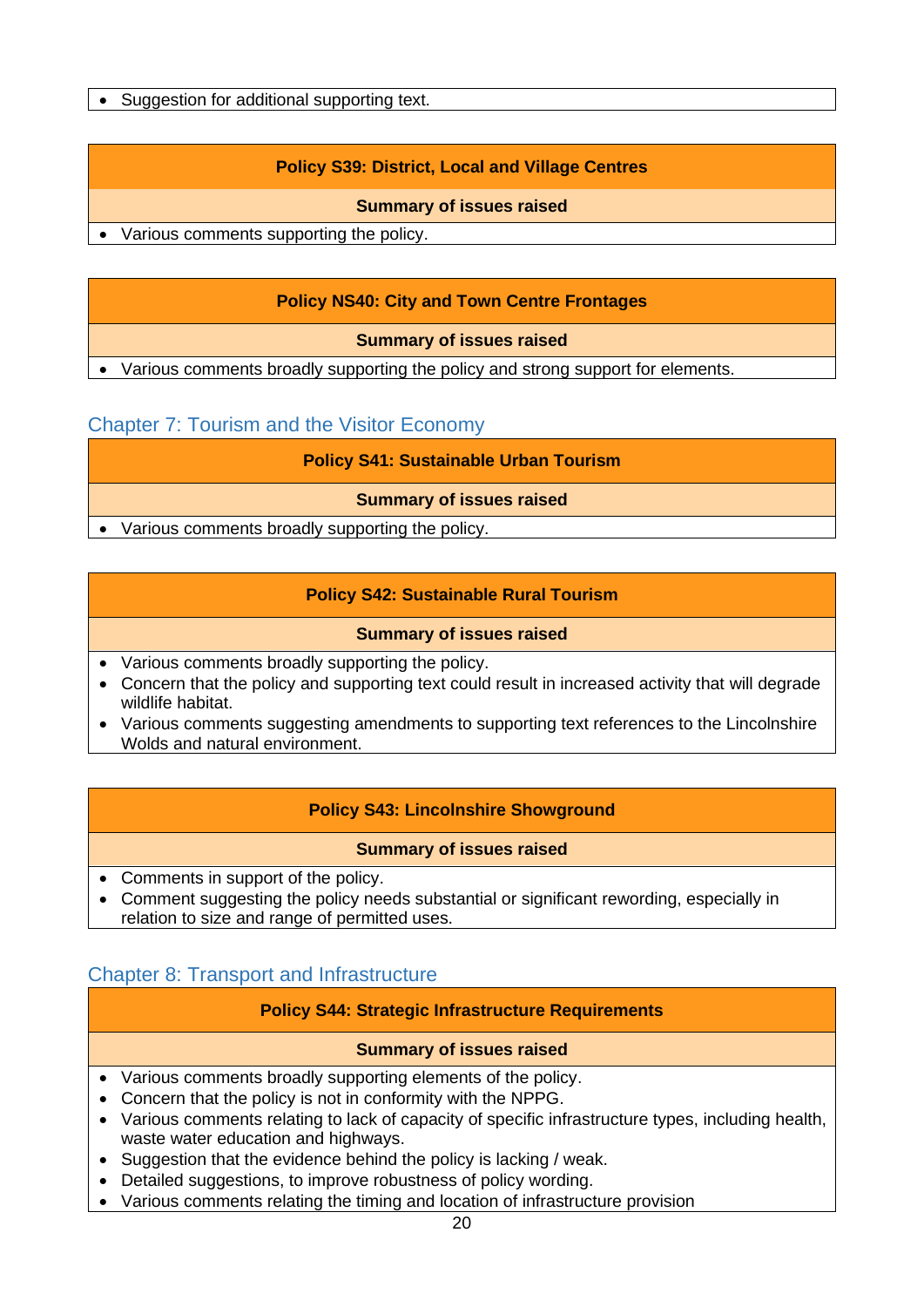## **Policy S45: Safeguarded Land for Future Key Infrastructure**

#### **Summary of issues raised**

• Various comments broadly supporting the policy.

## **Policy S46: Accessibility and Transport**

#### **Summary of issues raised**

- Various comments broadly supporting elements of the policy.
- Various comments suggesting the policy needs some rewording, especially in relation to disabled access to public transport and HGV routing restrictions.
- Suggestion that the evidence behind the policy is lacking / weak.
- Various detailed suggestions, to improve clarity of policy wording.
- Concern that the policy is not in conformity with the NPPF.

#### **Policy S47: Walking and Cycling Infrastructure**

#### **Summary of issues raised**

- Various comments broadly supporting the policy.
- Various comments relating to fragmented nature of existing provision.
- Various comments suggesting the policy needs rewording, especially in relation to including equestrian users, connectivity with and between existing routes and specific reference to Public Rights of Way network.

## **Policy S48: Parking Provision**

#### **Summary of issues raised**

- Various comments broadly supporting elements of the policy.
- Suggestion that the evidence behind the policy is lacking particularly in relation to EVCPs.
- Concern that the policy as written would add a further cost burden on developers, which could make development unviable.
- Suggestion that the policy is too vague / unclear.
- Various comments relating to specific elements of the parking standards themselves.

## **Policy S49: Community Facilities**

- Various comments broadly supporting elements of the policy
- Various detailed suggestions, to improve clarity of policy wording.
- Suggestion that he evidence behind the policy is lacking, particularly in relation to leisure facilities.
- Concern that the policy is not in conformity with the NPPF.
- Concern that the policy as written would prevent public sector organisations operating efficiently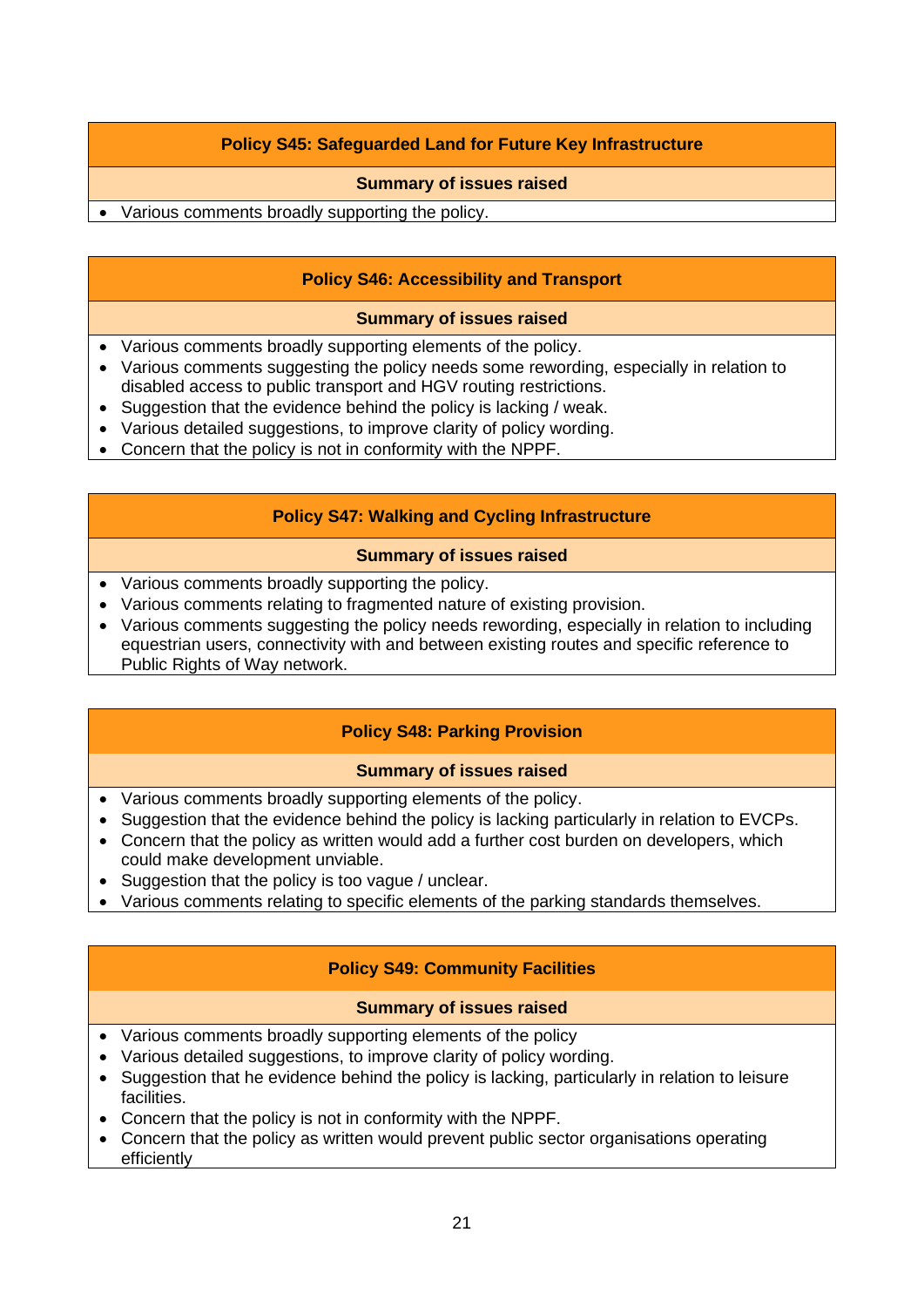## **Policy 50: Creation of New Open Space, Sports and Leisure Facilities**

#### **Summary of issues raised**

- Various comments broadly supporting the policy or elements of the policy.
- Various detailed suggestions to improve the clarity of policy wording.
- Concern that the policy is too prescriptive.
- Various comments suggesting the policy needs rewording, especially in relation to: the preference for on-site open space creation, application of a 10 dwelling threshold and funding mechanisms.
- Concern that the policy is not in conformity with The Town and Country Planning (Local Planning) (England) Regulations 2012 or the NPPG.
- The evidence behind the policy is lacking/weak, especially in relation to: assessment of existing supply to understand need and up to date Playing Pitch Strategies for each Local Authority.
- Concern raised around policy implementation.

## **Policy S51: Universities and Colleges**

#### **Summary of issues raised**

• Support provided for this policy.

• Suggestion that other college campuses may benefit from being referenced in this policy.

## <span id="page-21-0"></span>Chapter 9: Design and Amenity

## **Policy S52: Design and Amenity**

#### **Summary of issues raised**

- Various comments broadly supporting the policy.
- Various comments suggesting the policy needs rewording, especially in relation to the amenity value of trees, and biodiversity and habitats.
- The evidence behind the policy is lacking / weak.
- Concern that the policy does not allow for flexibility where appropriate.
- Various comments stating the importance of design and quality.

## **Policy S53: Health and Wellbeing**

#### **Summary of issues raised**

- Various comments broadly supporting the policy.
- Various detailed suggestions to strengthen policy.
- Suggestion that the evidence behind the policy is lacking / weak.
- Concern that the policy as written would add a further cost burden on developers, which could make development unviable.

#### **Policy NS54: Advertisements**

#### **Summary of issues raised**

• Comment supporting the policy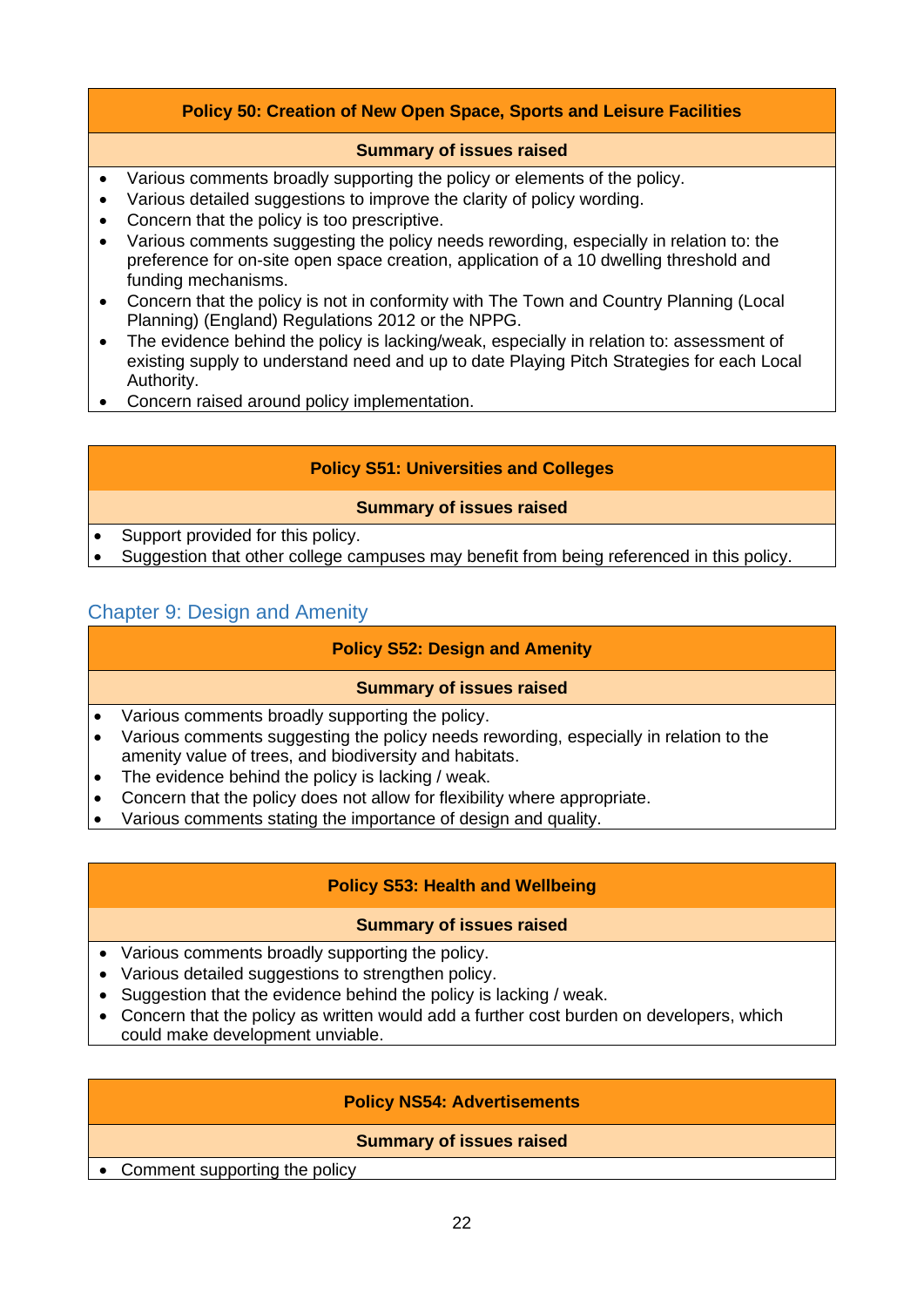## **Policy S55: Development on Land Affected by Contamination**

#### **Summary of issues raised**

- Various comments supporting the policy
- Detailed suggestions to improve clarity of policy and supporting text wording

## <span id="page-22-0"></span>Chapter 10: Built Environment

#### **Policy 56: The Historic Environment**

#### **Summary of issues raised**

- Various comments broadly supporting the policy or elements of the policy.
- Various comments suggesting the policy and/or supporting text needs rewording, especially in relation to: reference to the use of traditional materials and techniques, paragraph 4 and criteria j) to m), greater reference to settings, and encouragement of energy efficiency of historic buildings whilst conserving heritage significance.
- Suggestion that the evidence behind the policy is lacking/weak, especially in relation to: location of a comprehensive heritage evidence base to support the plan.

#### **Policy S57: Protecting Lincoln, Gainsborough and Sleaford's Setting and Character**

#### **Summary of issues raised**

• Various comments supporting the policy.

## <span id="page-22-1"></span>Chapter 11: Natural Environment

#### **Policy 58: Green Infrastructure Network**

#### **Summary of issues raised**

- Various comments broadly supporting the policy or elements of the policy.
- Various detailed suggestions to improve the clarity of policy wording.
- Various comments suggesting the policy needs rewording, especially in relation to: mitigation of adverse impacts to wildlife resulting from increased recreational disturbance.
- Concern that the policy is not in conformity with The Town and Country Planning (Local Planning) (England) Regulations 2012 or the NPPG.
- Suggestion that the evidence behind the policy is lacking/weak, especially in relation to: the age of the GI Strategy (2011)
- Concern raised around policy implementation.

#### **Policy 59: Protecting Biodiversity and Geodiversity**

#### **Summary of issues raised**

- Various comments broadly supporting the policy or elements of the policy.
- Various detailed suggestions to improve the clarity of supporting text and policy wording.

#### **Policy 60: Biodiversity Opportunity and Delivering Measurable Net Gains**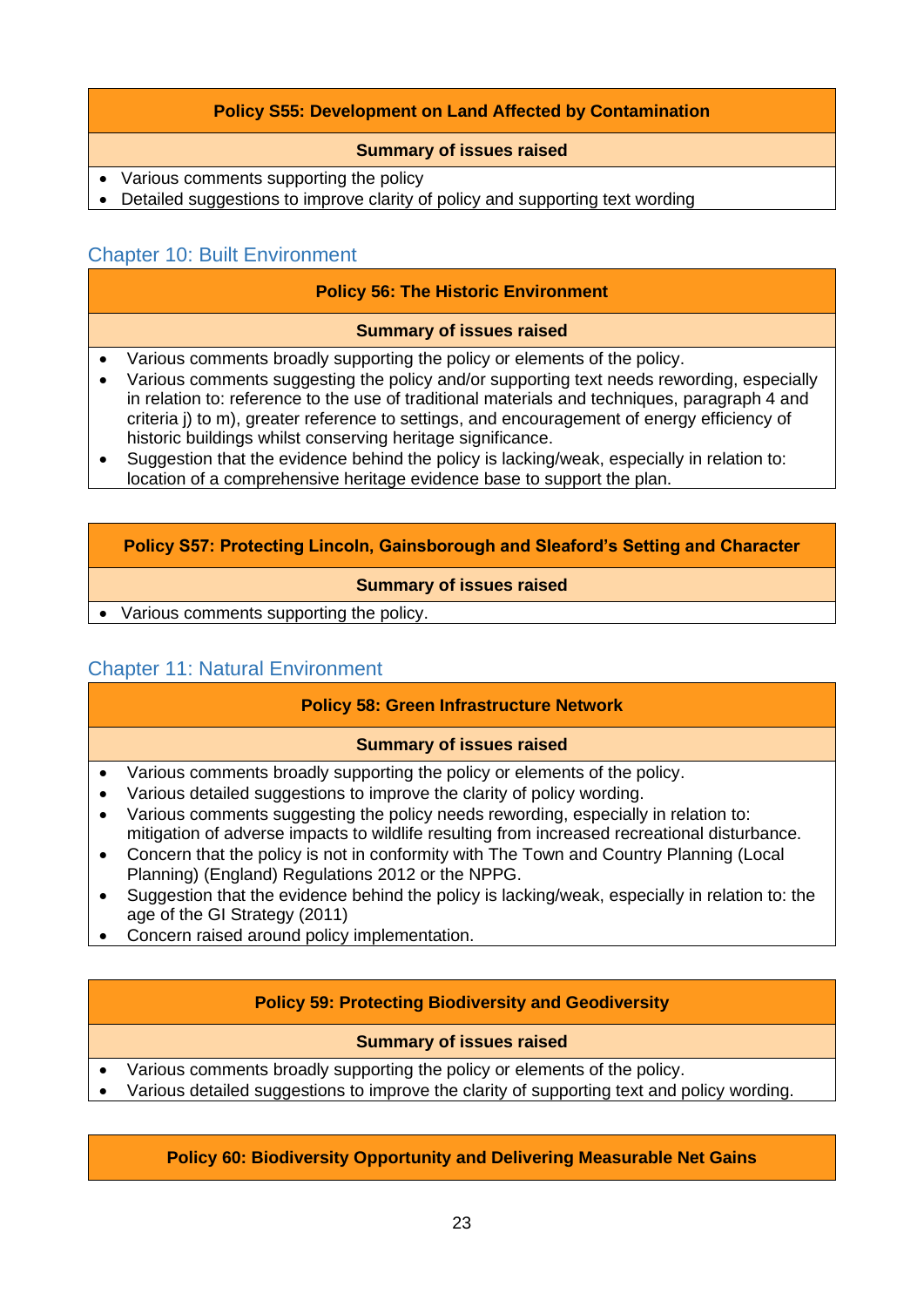## **Summary of issues raised**

- Various comments broadly supporting the policy or elements of the policy.
- Various detailed suggestions to improve the clarity of supporting text and policy wording.
- Various comments suggesting the policy needs rewording, especially in relation to paragraph 1, the requirement for a minimum 10% measurable biodiversity net gain and preference for on-site over off-site biodiversity net gain.
- Concern that the policy is premature the Environment Bill has not been enacted. Policy should reflect the NPPF.
- Concern that the policy as written would add a further cost burden on developers, which could make development unviable.
- Suggestion that the evidence behind the policy is lacking / weak, in relation to viability.
- Concern around policy implementation.

## **Policy S61: Area of Outstanding Natural Beauty and Areas of Great Landscape Value**

#### **Summary of issues raised**

- Support for strengthening of the policy in relation to AGLV and AONB.
- Suggestion that Sleaford and the Fenland landscapes should be included.
- Suggestion that interpretation and implementation can be challenging and create barriers.
- Suggestion that the policy is designation driven and not evidence based with no justification for the designation of AGLV's.
- Concern raised that no reference made to character, setting, views and cumulative impacts in areas that are outside designated areas.
- Suggestion that it should include reference to heritage/culture in point  $d \& h$ ).
- Suggestion that 'adverse impact' wording to be amended to allow for some mitigation.

## **Policy 62: Green Wedges**

## **Summary of issues raised**

- Various comments broadly supporting the policy or elements of the policy.
- Various detailed suggestions to improve the clarity of supporting text and policy wording.
- Various comments suggesting the policy needs rewording, especially in relation to: specific mention of essential and renewable energy infrastructure in paragraph 1, paragraph 2 parts a), b) and d), suggested merging with policy S61 and specific reference to potential development that is suitable within a Green Wedge.
- Suggestion that the evidence behind the policy is lacking / weak, in relation to the date of the Green Wedge and Settlement Breaks Review.
- Concern around policy implementation.
- Current Green Wedges were objected to in part at: Hykeham Pits (various locations).
- Suggested new Green Wedge suggested at: Branston and Branston Booths.

## **Policy S63: Local Green Space**

- Various comments broadly supporting the policy.
- A small number of locations suggested for removal.
- A small number of locations suggested for consideration.
- Various comments supporting the continued designation of locations as Local Green Space.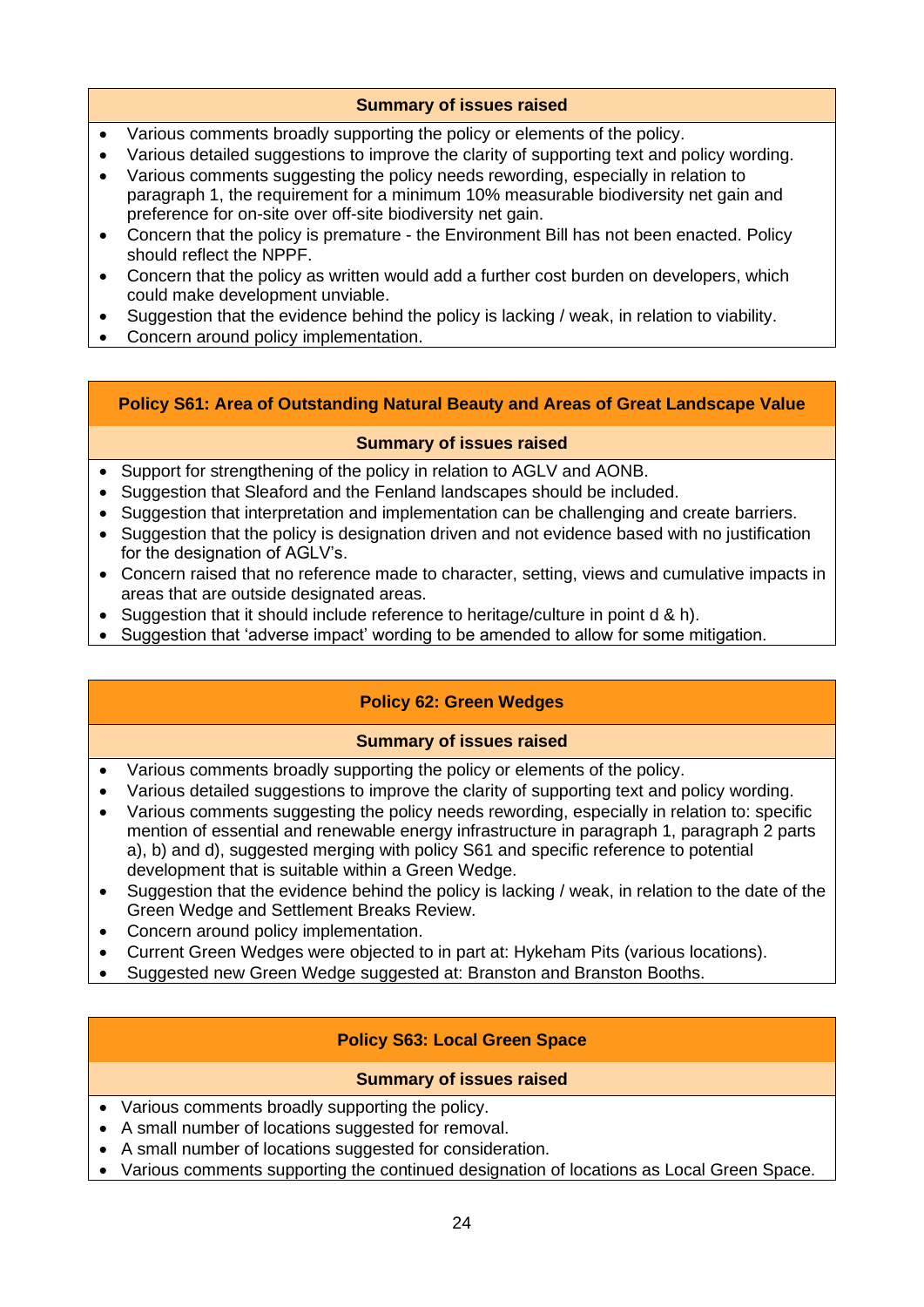## **Policy S64: Important Open Spaces**

## **Summary of issues raised**

- Various comments broadly supporting the policy.
- A small number of locations suggested for removal.
- Various comments supporting the continued designation of locations as Local Green Space and Important Open Space.
- Suggestion that the evidence behind the policy is lacking / weak and questioning the process.

## **Policy S65: Trees, Woodland and Hedgerows**

#### **Summary of issues raised**

- Various comments broadly supporting the policy.
- Various detailed suggestions, to improve clarity of policy wording.
- Various comments suggesting the policy needs rewording in relation to the inclusion of references to tree canopy cover, British Standards in relation to trees and construction and Hedgerows Regulations 1997.
- Various comments suggesting the policy needs rewording in relation to mitigation measures
- Concern that the policy is not in conformity with the NPPF.
- Various comments stress the importance of mature trees and the need for their retention.

## **Policy S66: Best and Most Versatile Agricultural Land**

#### **Summary of issues raised**

- Various comments broadly supporting the policy.
- Concern that the policy is not robust enough, and should be strengthened.

## <span id="page-24-0"></span>Chapter 12: SUEs, Regeneration Areas and Opportunity Areas

## **Policy S67: Sustainable Urban Extensions (SUEs)**

- Various comments broadly supporting the policy.
- Suggestions for changing the policy include:
	- o To prepare and adopt a design code for each SUE.
	- o Green infrastructure should be considered at the earliest stage to support Biodiversity Net Gain.
	- $\circ$  Use Integrated Water Management schemes rather than traditional Sustainable Drainage Systems.
	- o Additional requirements should be added to achieve biodiversity net gains and minimising impacts of the natural environment.
- Suggestion that further clarity required to ensure nature based policies within the plan also applies to all SUEs sites.
- Comments about needing accurate assessments of availability, suitability, deliverability, developability and viability for these sites taking into account delivery rates and lead times.
- Comments noting the NPPF clarifies that new urban extensions need to look for the longer time frame of at least 30 years rather than 15 to take into account delivery timescales.
- Concerns over the lead-in times of SUEs. Suggestions made that smaller non-strategic sites should be allocated to ensure housing supply in the short and medium term which will diversify the range.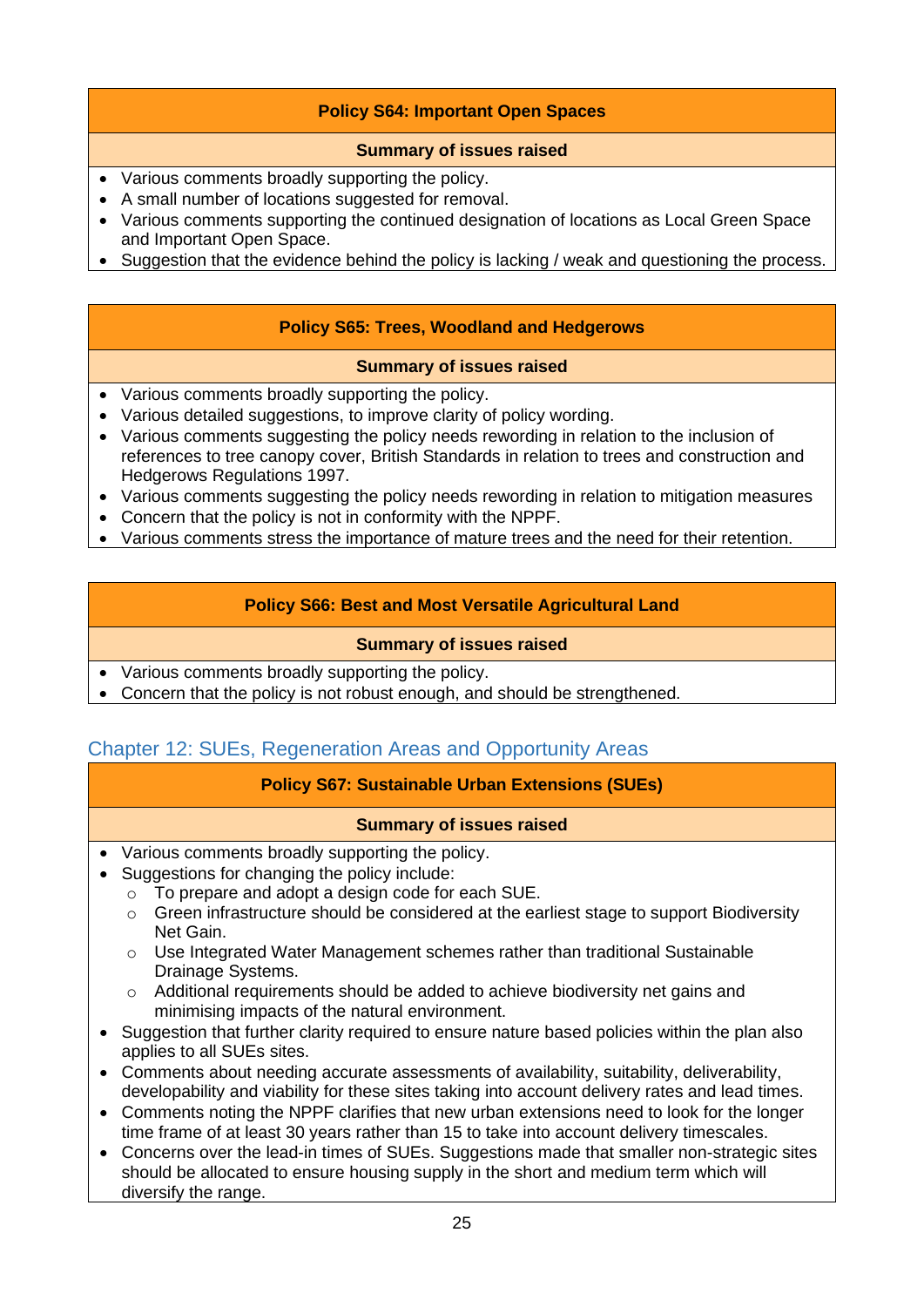- Objections raised on legal policy duties of NPPF paragraphs 8c, 174, 179 noting that SUEs will have evitable impacts on the natural environment and suggests there should be further requirements placed in the policy to minimise the impacts by protecting and enhancing the ecological networks. Net gains in biodiversity must be achieved within SUEs.
- Concerns that the housing supply does not meet the requirements of 10% of housing sites been on 1ha or less as set out in Para. 69a of the NPPF.

## **Policy S68: Lincoln Sustainable Urban Extensions**

- General comments of support for the policy.
- Suggestions that the policies for SUEs need to include more ambitious measures for low carbon homes as outlined in S6.
- General remarks made about the need for accurate assessments of availability, suitability, deliverability, developability and viability taking into account delivery rates and lead-in times.
- Concerns about the lack of range of sites noting 40% of housing land supply is derived from SUEs. Suggestions that a more diverse range of sites is needed.
- Further clarity is requested regarding the 10% of housing requirements on sites no larger than 1 hectare.
- Further clarity is requested whether the councils are going to provide details of a site-specific Housing Trajectory as set out in Para 74b of the NPPF. This will allow an informed view whether these assumptions are justified.
- Further clarity is requested regarding design quality aspirations and tools that will be used to achieve the expectations set out in Paragraph 73 of the NPPF.
- Query about evidence to support the requirement for indoor/outdoor sports/ recreation needs on site or offsite.
- Suggestion that sustainable drainage infrastructure should be included.
- Suggestion that railway infrastructure should be included.
- The Primary Access Road is supported and general requirements set out in the recent adopted Design Code to bring an attractive gateway in and out of the SUEs.
- Comments made regarding **South East Quadrant (SEQ)**:
	- o First phase 132 dwellings on site
	- $\circ$  Planning decisions pending over two applications 1600 dwellings (c. 1300 on the SUE)
	- o A design code and broad concept plan was adopted as SPD in December 2020.
	- A suggestion is made to use the term 'heritage assets' rather than 'historic assets' so that wording is closely related to the NPPF (2021).
	- o Support for a Park and Ride facility/ mobility hub (Please see Broad Concept Plan by NKDC)
	- o Outline planning for a large proportion of the site is active and subject to Planning Committee September 2021 (20/0057/OUT). This demonstrates that this is deliverable in the Plan Period.
	- o Comments of support made and note the importance of all parties working together to ensure the site delivers the expected number of dwellings over the plan period. This is very important regarding associated infrastructure.
	- $\circ$  The broad concept plan is supported and it is important that Heighington Road and Lincoln Eastern Bypass promotes an attractive frontage on the approach to Lincoln.
- Comments made regarding the **South West Quadrant (SWQ)**:
	- $\circ$  Suggestion that it may need minor amendments to the policy in light of emerging program for delivery of the North Hykeham relief road.
	- o Objections raised concerns that Green infrastructure aspirations should be seeking to deliver multiple benefits in line with NPPF Paragraphs 186, 92c & 175.
	- A concept plan has been worked to bring the first phase of 500 homes forward on the site.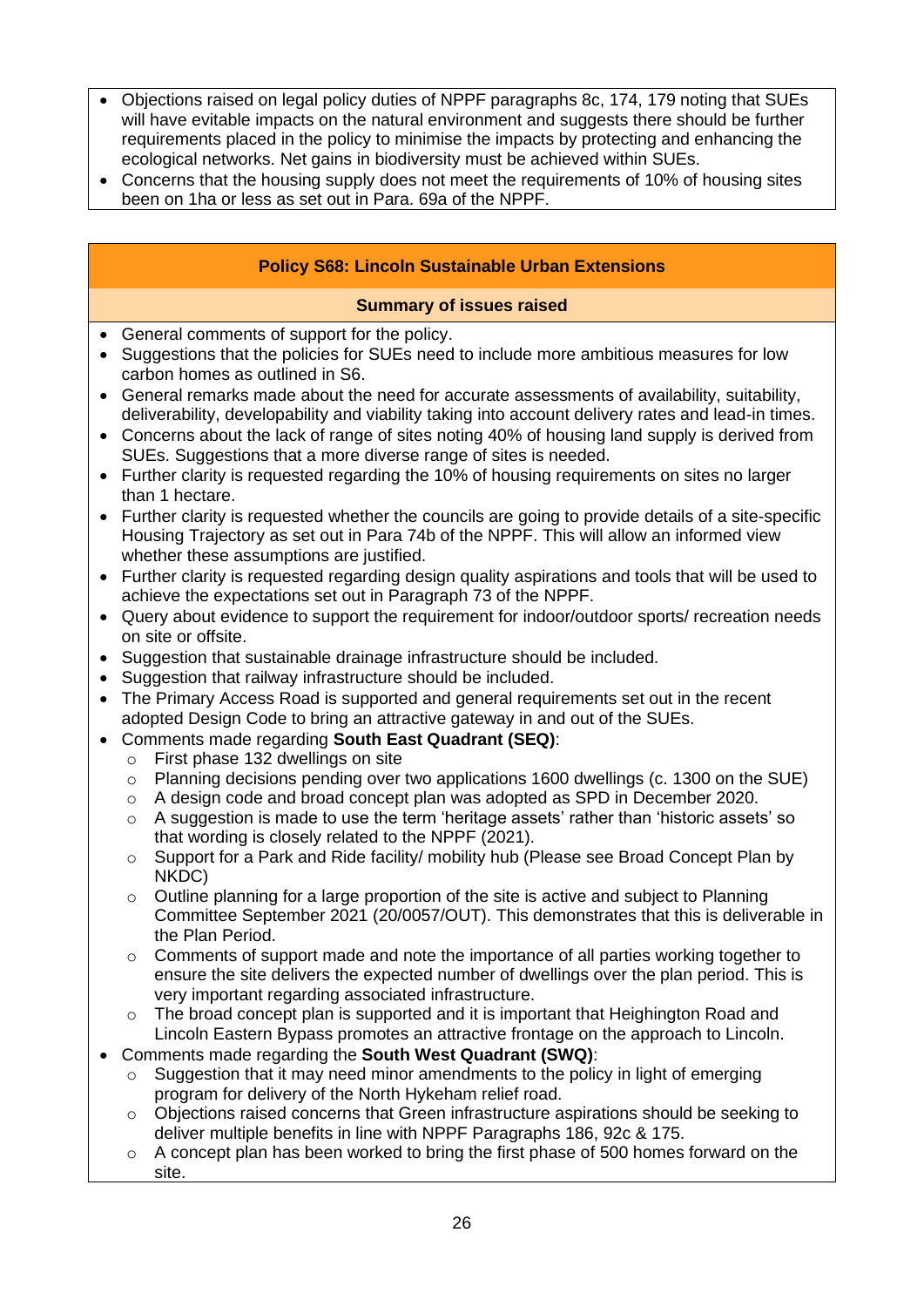- o First phase could be delivered in advance of the North Hykeham Relief Road. Suggestion to amend the policy wording to allow existing infrastructure to be utilised for the first 500 homes. Then the remainder of the allocation would be deliverable after the delivery of the first phase of the Hykeham Relief Road.
- o Approximately 5ha of additional employment land to expand Boundary Lane Enterprise Park.
- $\circ$  Community facilities with local centre including retail, new primary school, formal sport pitches and open space that complements and enhances the existing.
- $\circ$  An objection raised that the policy needs to be more flexible in the delivery of site due to delays in the delivery of the Hykeham Relief Road and A46/A15 connections. Policy needs to facilitate early delivery of parts without linking to the main access road.
- o Further land is promoted to be included as part of the SWQ.
- Comments made on **North East Quadrant (NEQ)** as follows:
	- o Further strengthening of wording in relation to archaeology is recommended.
	- Part of NEQ was granted outline permission for 500 homes (2015) with detailed permission for the first phase 200 in (2019) which has now commenced by Persimmon Homes (Commissioners overseeing delivery). A development partner has now be selected for the remainder which a reserved matters will be prepared soon.
	- $\circ$  Suggestion that further clarity requested regarding the location of the assessment for COL/ABB/001 within the Sustainability Appraisal is required.

## **Policy S69: Gainsborough Sustainable Urban Extensions**

- General comments of support for the policy.
- Suggestions Sustainable Drainage Systems be repeated within the policy.
- Concerns raised about the over-reliance on SUEs. Suggestions are made that housing supply needs to come from a more diverse range of sites.
- General remarks made about accurate assessments of availability, suitability, deliverability, developability and viability being needed for these sites taking into account delivery rates and lead-in times.
- Further clarity is requested regarding the 10% of housing requirements on sites no larger than 1 hectare.
- Further clarity is requested whether the councils are going to provide details of the Housing Trajectory which is site specific as set out in Para 74b of the NPPF (2021). This will allow an informed view whether these assumptions are justified.
- A comment raised that sustainable drainage infrastructure is not included within the section on SUEs only transport.
- Specific comment about **Gainsborough Southern Neighbourhood SUE**
	- o Outline permission has been granted
	- o First phase bought by Keepmoat. February 2020, 454 dwellings approved. Work has started on site 2021.Keepmoat have sold part of the land to Danum Homes to increase delivery rates.
	- o Phase two is awaiting another house builder for the land.
- Specific comments about **Gainsborough Northern Neighbourhood SUE**
	- Comments raise the indicative numbers of 750 dwellings by 2040. Reassurances are sought so that the higher number of dwellings should be allowed if the site is in a position to deliver them.
	- $\circ$  Outline planning approval for 750 homes. Phase 1A has approximately 130 units and Phase 1B 620. Phase 1A is anticipated a reserved matters application in 2021.
	- $\circ$  The remaining 1,750 dwellings is anticipated to come forward beyond the local plan period.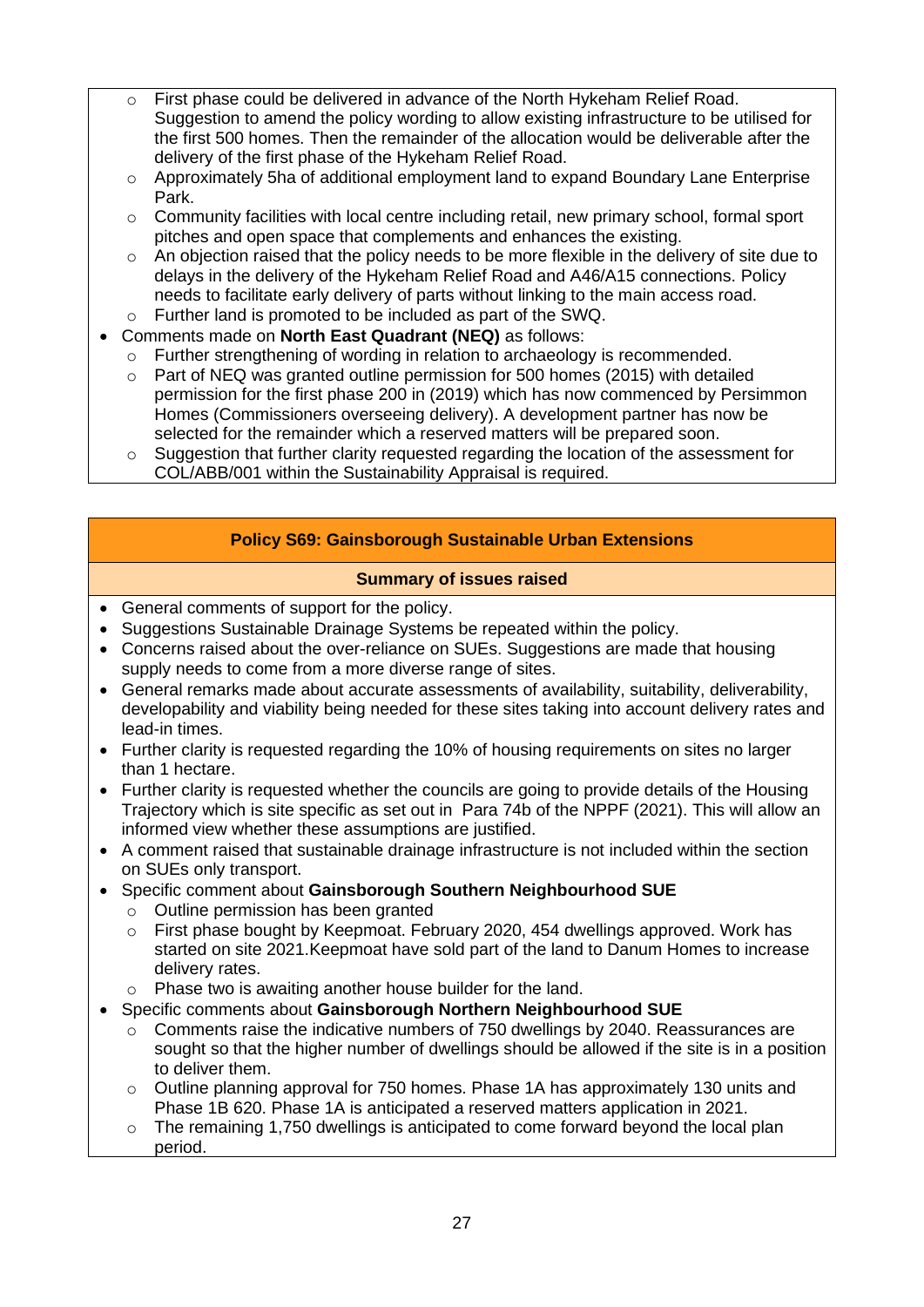## **Policy S70: Sleaford Sustainable Urban Extensions**

#### **Summary of issues raised**

- Various support provided for this policy.
- Suggestion that more ambitious low carbon measures should be included for these sites.
- Statement that it is important that a clear picture of availability, suitability, deliverability, developability and viability is needed for all sites, including lead-in times and delivery rates.
- Suggestion that reference to sustainable drainage infrastructure should be included in the policy.

#### **Policy NS71: Lincoln Regeneration and Opportunity Areas**

#### **Summary of issues raised**

- Suggestion that these sites need accurate assessments of availability, suitability, deliverability, develop-ability and viability.
- The Councils' assumptions on lead-in times should be correct and supported by parties for delivery housing on the sites.
- A number of site allocations are within the Environment Agency Flood Zones. Sites need to be arranged so dwellings are outside these zones or finished floor levels at the appropriate amount. Industrial development should be flood resistant.
- Occupiers need to be aware of flood risks and the impact on climate change. The sites at include:
	- $\circ$  UWIDB 2 (Firth Rd, ROA4), 4 (Spa Rd, ROA2), 12 (High St South ROA5)
	- o W1DIDB 5 (East of Canwick Rd ROA3), 7 (Tentercroft St ROA1)
	- o W3DIDB 4 (Spa Rd ROA2)
- Comments raised consistency should be provided across the sites within this policy to mitigation if the form off-site improvements that are proportionate to upgrading sustainable transport provision from the City Centre.

## **Policy NS72: Gainsborough Riverside Regeneration Area**

#### **Summary of issues raised**

- Various support provided for this policy.
- Suggestion that these sites have accurate assessments of availability, suitability, deliverability, develop-ability and viability.
- The Councils' assumptions on lead-in times should be correct and supported by parties for delivery housing on the sites.
- Comments of support for enhanced public spaces and green infrastructure.
- Clarity requested regarding regeneration area reference numbers to be included on the policy map.
- Objection raised on the basis that the policy needs to provide clarity for existing industrial businesses and allow flexibility to grow without been undermined by noise sensitive users.

## **Policy NS73: Sleaford Regeneration and Opportunities Areas**

- Various support provided for this policy.
- Suggestion that these sites need accurate assessments of availability, suitability, deliverability, develop-ability and viability.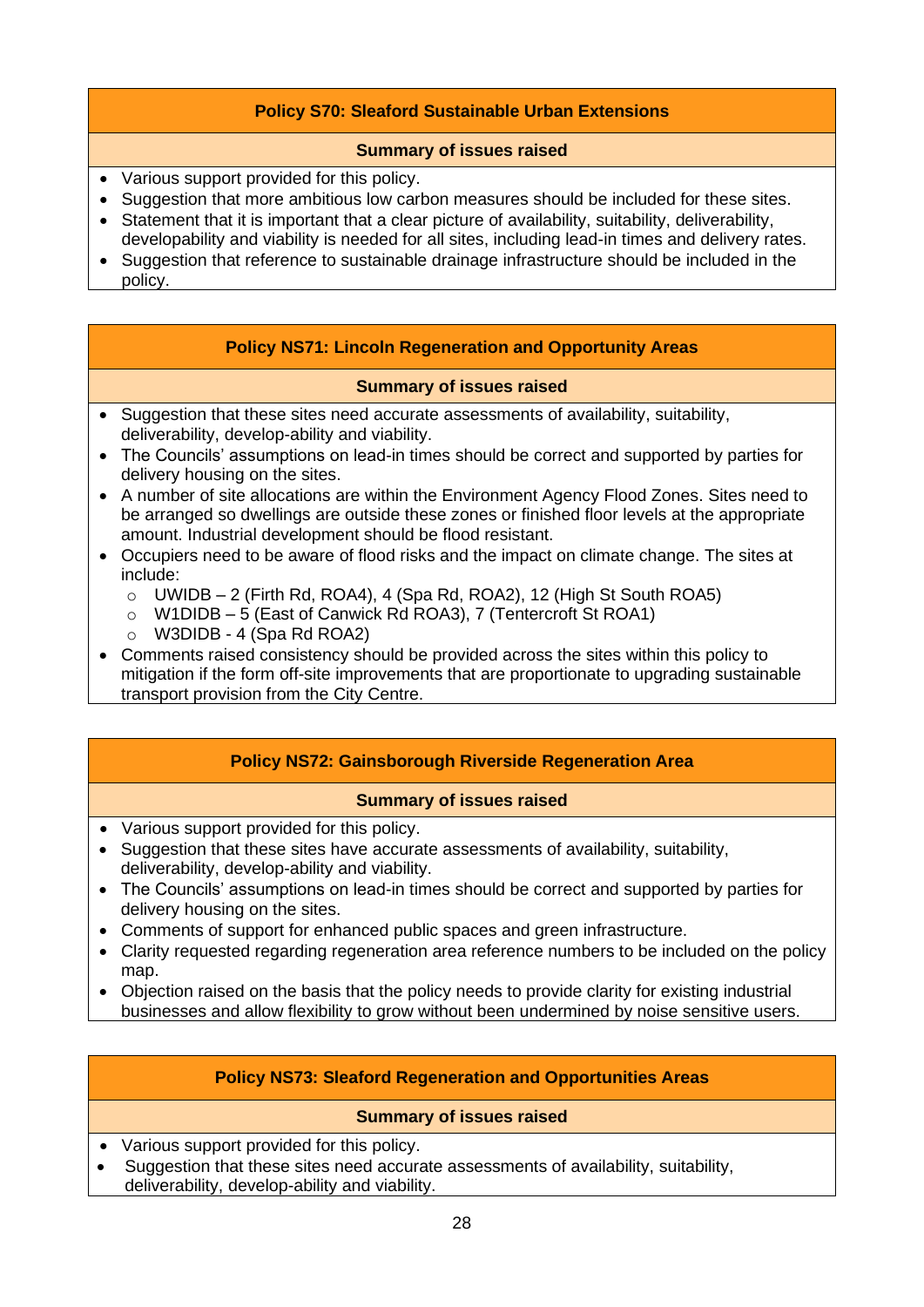- The Councils' assumptions on lead-in times should be correct and supported by parties for delivery housing on the sites.
- Objection raised on site ROA9 (Greylees) as there is no minimum expectation for providing essential amenities such as a shop.
- Objection raised on site ROA7 (Avanta Seeds) suggesting the current wording will lead to viability issues.
	- o The largest part of the current permission for the site are for comparison retailing and retirement apartments. Market conditions may be weak so flexibility is needed in the policy to allow for shifts from the extant permission.
	- $\circ$  More flexibility required for the delivery of sports provision and access road from Boston Road.
	- $\circ$  Letter b and c of the policy is supported however suggestions have been.

## **Policy 74: RAF Scampton**

## **Summary of issues raised**

- Various support for the policy.
- The 'whole forces community' should be central to the future of RAF Scampton.
- A number of suggestions to amend the policy in relation to biodiversity, heritage
- Suggestion that the policy should go further including a mix of uses including leisure, tourism, Dambuster Heritage, zero carbon buildings, an Eden-style development and should stipulate the uses that would not be suitable such as storage and logistics sheds.
- Confirmation the MOD is vacating the site in 2022 and of their willingness to work with the District and other partners to ensure a positive outcome for the site.
- Suggestion that point K of the policy is not needed as withdrawal from the site is confirmed.
- Suggestions that far more needs to be made of the site's heritage and importance to RAF history with the Listed Hangars to be retained as central to this.
- Suggestions that the site is well placed to support the manufacture and deployment of UAVs (unmanned aerial vehicles) and satellites, training and other airspace activities.
- Objection to this site being allocated for housing development.

## <span id="page-28-0"></span>Chapter 13: Site Allocations

## **Site Allocations – general comments**

- Housing supply doesn't have 10% of sites from 1ha or less
- More detailed trajectory required
- Broad locations should be included (from current plan rep made in relation to Quarrington)
- Woodland Trust objection to GAIN/017 Gain Eastern Neighbourhood (previously a broad location)
- SUE's are likely to have a long lead in time, the HLS should be made up of a range of small, medium and large sites to provide flexibility and short to medium term HLS.
- Sport England comments Plan should ensure enough land is retained in Gainsborough for expansion of WLDC Leisure Centre, Trent Valley Academy, Castlewood Academy and Roses Sports Facility.
- The plan doesn't provide for the inclusion of significant residential development in and around Large, Medium and Small Villages. More development for smaller villages.
- Housing requirement in 2.27 should not be a range but a single figure
- Reinstate the previous growth targets/caps for villages
- Up to 5 dwellings in small villages is too limited some small villages want to grow to help protect their services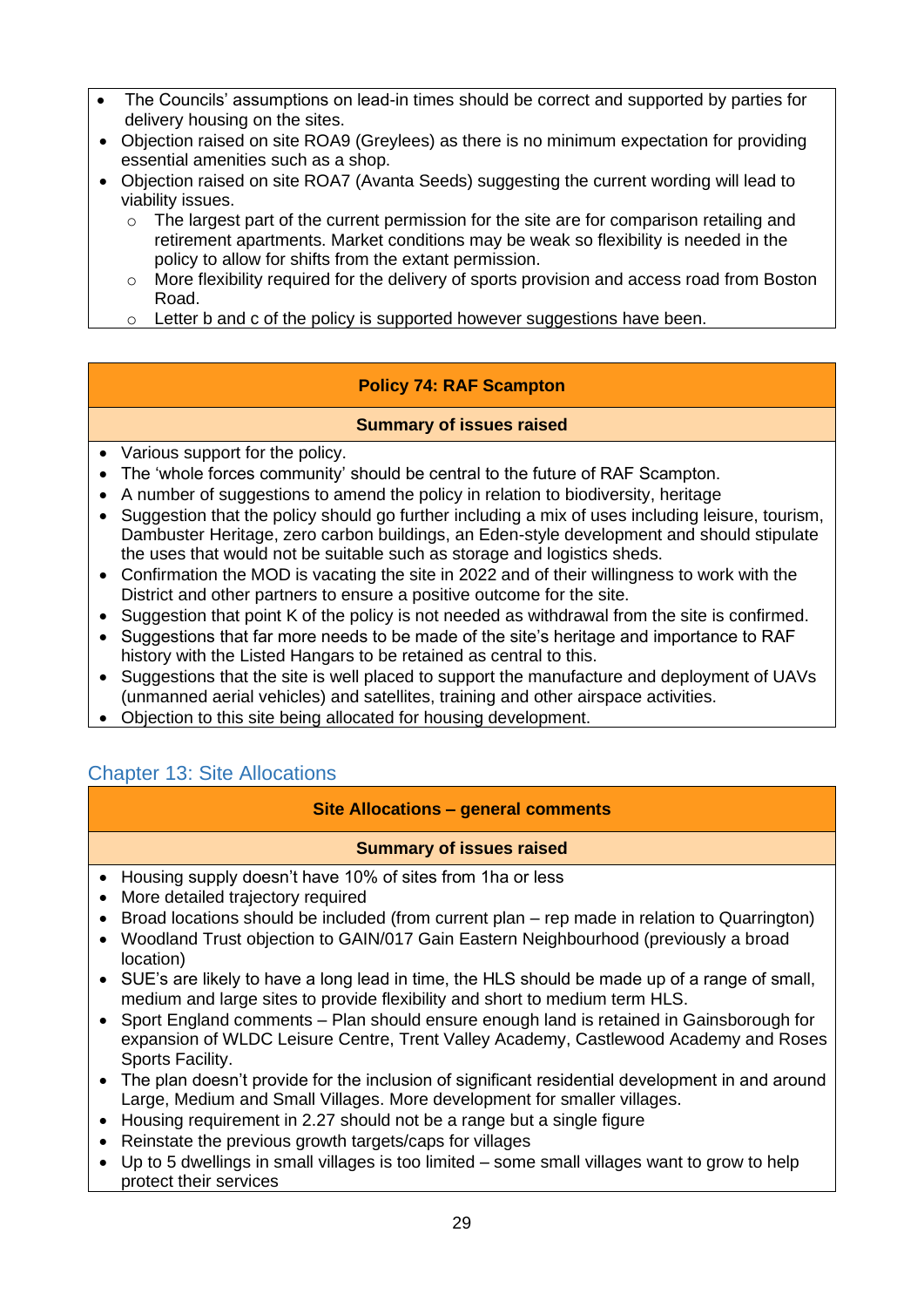## **Policy 75: Development on Sustainable Urban Extensions**

#### **Summary of issues raised**

<span id="page-29-0"></span>General comments:

- Concern development could have impacts on Strategic Road Network in the Lincoln Strategy Area
- SUE's are likely to have a long lead in time, the HLS should be made up of a range of small, medium and large sites to provide flexibility and short to medium term HLS.
- Suggestion that SUEs should have a masterplan or clear direction in accordance with NPPF para 73.
- Development in Flood Risk Zones should include appropriate mitigation/avoidance layouts
- Should be more orientated towards SME builders

Site specific comments:

- ABB/001 Church Commissioners support. First phase currently being developed by Persimmon should be in SA
- ABB/001 GLNP: Should be included in the SA due to Greetwell Quarry LWS/SSSI
- CAN/003 Church Commissioners support. Supportive of a park and ride facility.
- BOU/001 Internal Drainage Board comments objection to Western Growth Corridor
- BOU/001 GLNP: noted Mormon Fields LWS not referenced in SA
- CAN/003 Jesus College Oxford support. Objection from resident
- GAIN/001 GLNP: The site overlaps an area of Ancient woodland, wording to be updated in SA
- NHYK/001 Church Commissioners support. Opportunity to deliver first phase (500 homes) before Hykeham Relief Road.
- NHYK/001 Pennells Holdings support.
- Objection to the omission of land east of Burton Road
- SLEA/014 & SLEA/015 GLNP: Site should be included in the SA

#### **Policy 76: Housing sites in the Lincoln urban area**

#### **Summary of issues raised**

General comments:

- Suggestion that these sites should be added as allocations (NHAM/004 and AUB/005)
- More growth should be promoted in North Hykeham as a sustainable location close to Lincoln

#### Site specific comments:

- AUB/001A Taylor Lindsey support.
- AUB/002 GLNP: This site should be included in the SA
- BOU/003 SA needs amending in relation to FZ
- CAN/002 Objection from resident
- CAS/002 Objection to loss of open space.
- GLE/001 Taylor Lindsey support.
- MIN/001 Taylor Lindsey support.
- MIN/003 Taylor Lindsey support. Capacity to be 163 to reflect pp.
- MIN/005 Lindum support. Alterations to policy wording around access. Objection from resident (Restoration scheme, SNCI designation and Local Green Space)
- NHYK/002 Representative of the site should be allocated, not rely on SUE
- NHYK/008 Confirmed available
- NHYK/009 and NHYK/002 should be considered additional to the SUE.
- NHAM/001 Taylor Lindsey support. Capacity to be 121 to reflect pp.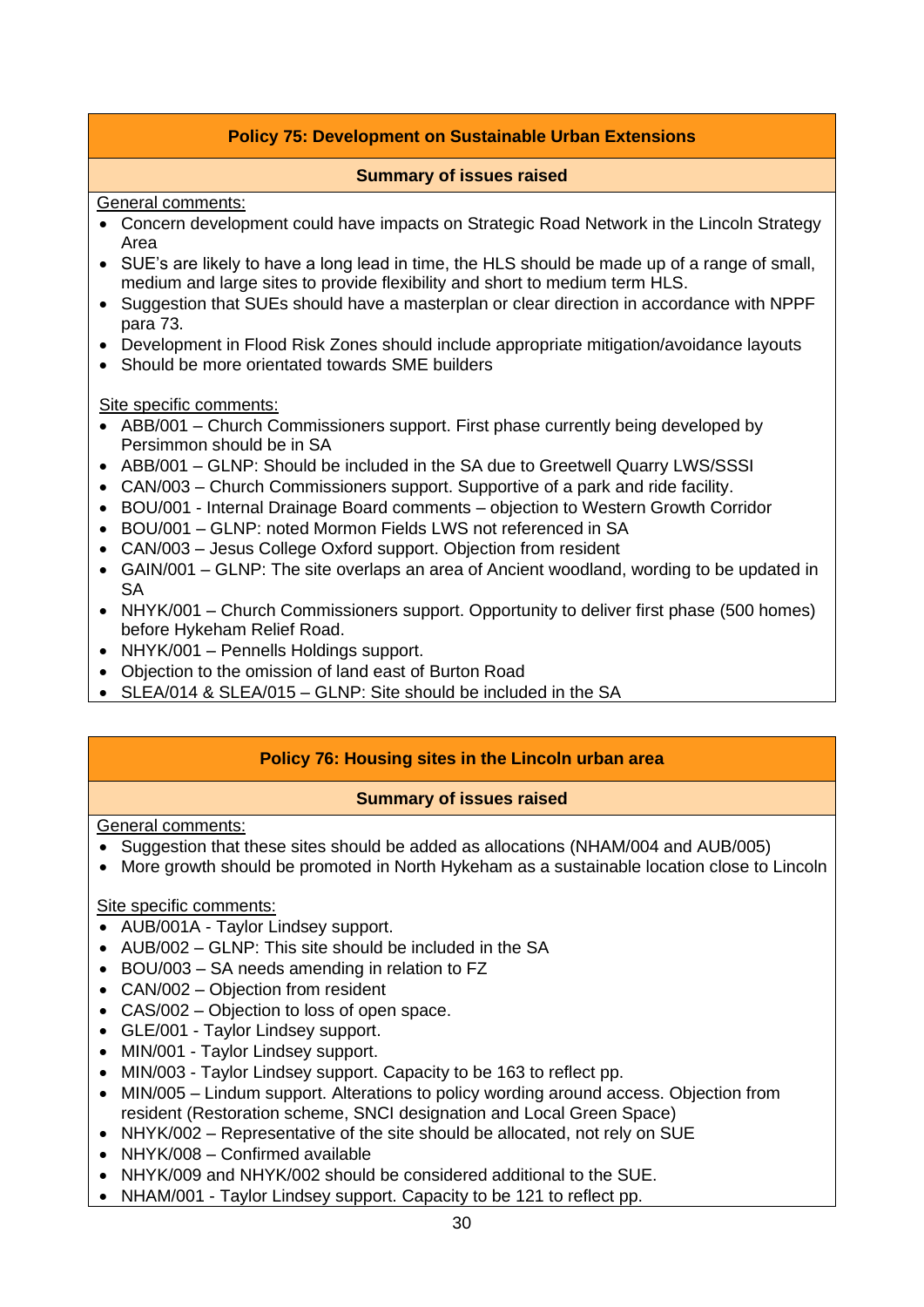- NHAM/033 Taylor Lindsey support. Capacity to be 374 to reflect pp.
- RISE/001 Taylor Lindsey support.
- WAD/004A Landowner supported
- WAD/004A Lindum supports

#### **Policy S77: Housing sites in the Main Towns**

#### **Summary of issues raised**

Site specific comments:

- Severn Trent Water general comments
- Highways comments for GAIN/003, 005, 022, 023, 026 and SLEA/002, 016
- GAIN/014 Landowner supports
- GAIN/021 Include Pitt Hills Plantation LWS in SA
- Sleaford ROA Sleaford Town Council support
- SLEA/003 Should be considered for employment land
- SLEA/005 Objection to omission of site from allocations
- SLEA/013 & 013A Landowner confirmed availability
- SLEA/016 Taylor Lindsey support, currently under construction

## **Policy S78: Housing sites in Market Towns**

#### **Summary of issues raised**

General comments:

- Development in Market Rasen is excessive, without significant infrastructure being provided
- More ambitious, comprehensive growth plan could be devised for the market towns, to reinvigorate their potential and revival.
- Severn Trent Water providing general water/sewage advice

#### Site specific comments:

- CAI/001 Lower no. from 135 for site at North Kelsey Road, Market Rasen
- Highways comments on CAI/008
- MARK/001 Spawforths support
- WL/MARK/003 needs to take account of the Grade II Listed building and its setting add site specific bullet point to policy wording.
- MARK/003 Prospect Place Ltd support.
- MARK/009 Chestnut Homes support
- MIDR/012 Landowner objects to omission of site from allocations

## **Policy S79: Housing sites in Large Villages**

#### **Summary of issues raised**

General comments:

- Objections to low numbers of new residential allocations in villages and rural areas. Split of growth between rural and urban areas is unbalanced – review of potential of the villages on the outskirts of Gainsborough, specifically Lea.
- Total numbers allocated for any community should not exceed those identified in the 2017 CLLP. No new site allocation should be made in villages where delivery is already being achieved.
- Not enough new housing allocations in Skellingthorpe.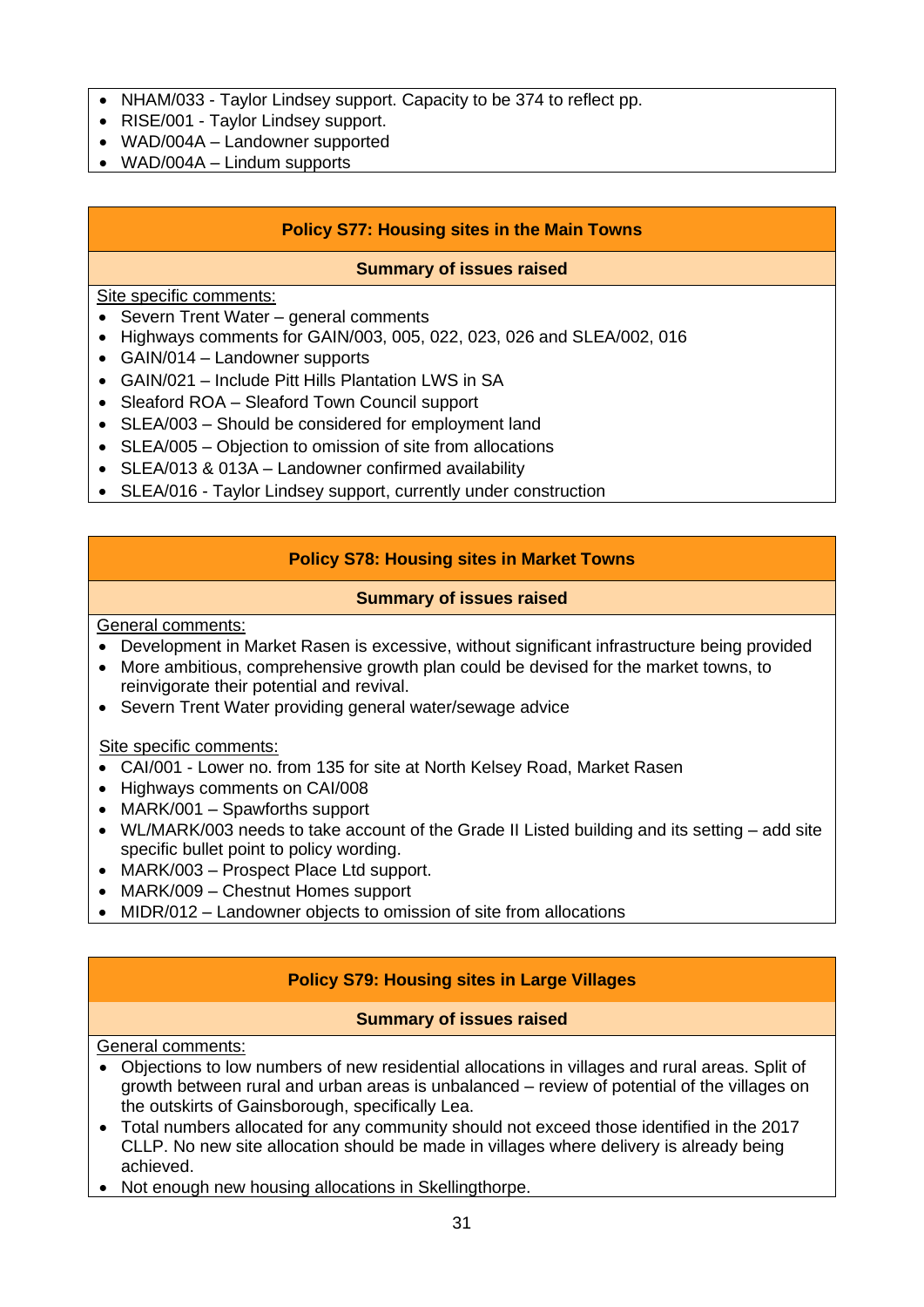- Concerns raised about new developments and provision of infrastructure/lack of in **Skellingthorpe**
- Highways comments on BIL/006A, BARD/012A, NHAM/024A
- Internal Drainage Board comments Concerns raised over flood risk for Lincoln Strategy Area, Regeneration Zones. Comments in relation to flood zones on other sites: BOU/001, BOU/003, BR/001, CAR/002, BBS/006, SKEL/010, 011, 013, 014, WAD/001, 002, DIG/003, 005, LEAS/006, BUR/002, SAXI/003, 006A, 008, BARD/005, 010, 013, 015, 017, 018, 019, CW/009, DUNH/011, 002, REEP/002, SC/003
- EA comments on WRC capacity in relation to BRAN/007, COR/002A, DUNH/010, WELT/001A, WELT/007, WELT/008
- Support for growth at Branston and Saxilby as Large Villages

## Site specific comments:

- BARD/008 Object to being discounted
- BARD/012A Bardney Parish Council supports
- BARD/021- Chestnut Homes support
- BBH/003 Church Commissioners support
- BIL/003 Representatives of the site Representatives of the site have confirmed the availability of the site and the advanced stage in bringing the site forward for development
- BIL/011 Lindum supports, suggest amendment to assessment to take into account allocated BIL/012 which would reduce the openness of BIL/011.
- BIL/012 Lindums supports
- BRAN/002 Landowner objects to site being discounted
- BRAN/003 Object to omission of site from allocations. Objection to site from resident
- BRAN/006 Object to not being allocated
- BRAN/007 Cyden Homes support
- BRAN/008 Vistry Homes, objects to site being discounted
- BRAN/010 and BRAN/10B Lindum objects to being discounted. Objection from resident to development in this location.
- BRAN/011 Objection from resident to development
- CW/001 Density figures require amendment. Taylor Lindsey support, planning application under consideration
- CW/002 Taylor Lindsey support
- CW/003 Taylor Lindsey support
- CW/009 Historic England comments on setting of Willingham Fen
- DUNH/001 Beal Homes, development of the site could address issues raised, utilising green wedge for open space within the development.
- DUNH/002 Beal object to omission from site allocations
- DUNH/012 Chestnut Homes support
- HEC/004 Objection, other sites in Heckington closer to amenities/services
- HEC/004 Objection to lack of allocations in Heckington. Should be more growth due to its status as a large village.
- HEI/003 Smaller area put forwards within 003 by landowners
- HEI/004 Late submission site put forwards. Landowner confirms availability
- KEE/003 access should be via adjacent site, not Church Lane.
- KEE/001 Support by Keelby Neighbourhood Steering Group
- NAV/002 Lindum objects to site being discounted. Could provide affordable units.
- NAV/004 Lindum objects to site being discounted
- NAV/008 New site, should be allocated.
- Nettleham PC objects to NHAM/010 and NHAM/011 and NHAM/024a.
- NHAM/010 Objection to encroachment into countryside and surface water flooding/sewage infrastructure. Support from landowner.
- NHAM/011 Object, edge of village sensitive location, green corridor of the beck. Support from landowner.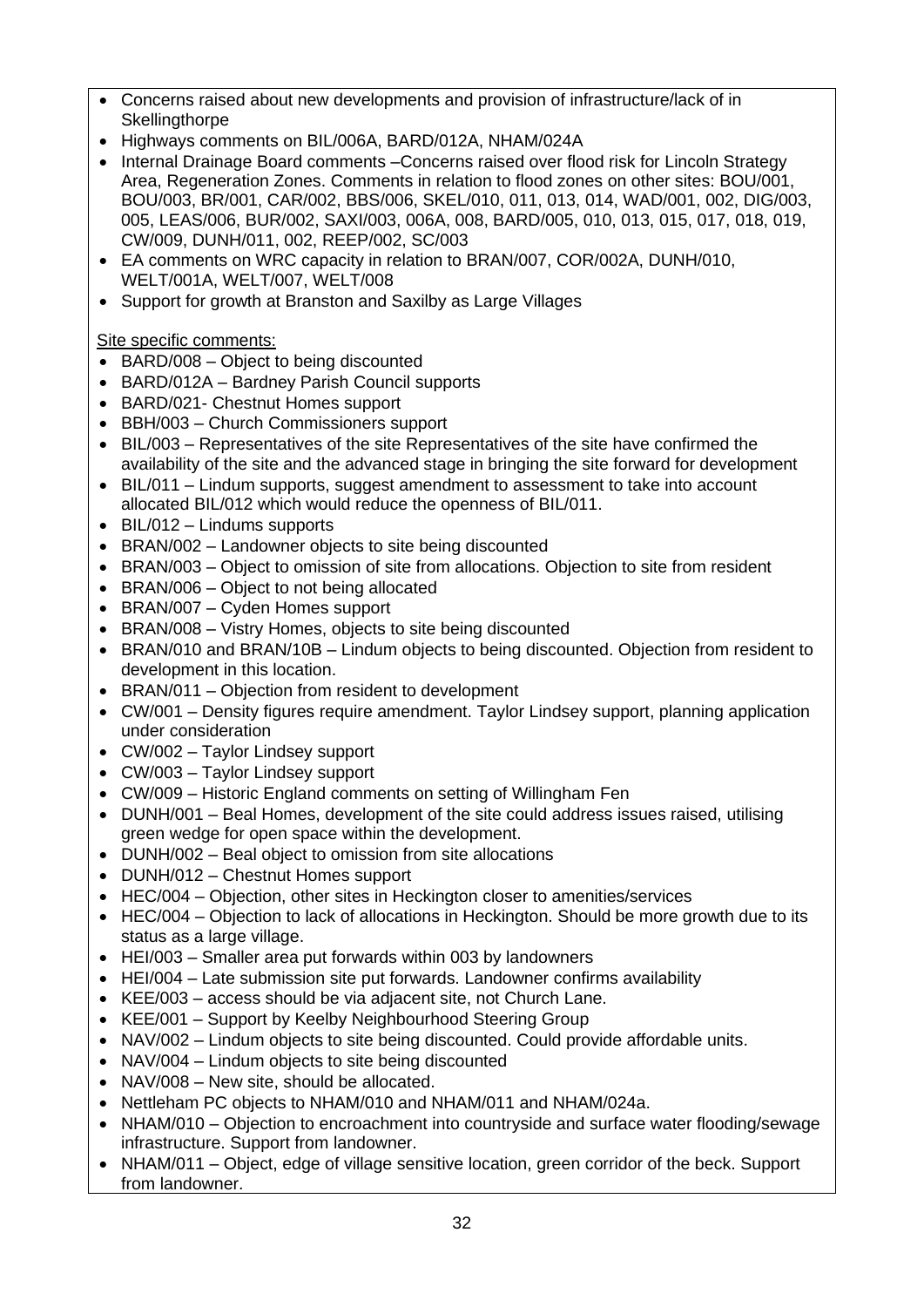- NHAM/018 Support from landowner
- NHAM/011, 018, 010 Support received from owner. Together represent a growth segment and comprehensive place-making opportunity
- NHAM/024 Object.
- RUSK/001 Confirmed availability, object to omission of site from allocations
- RUSK/002 Landowner confirms availability
- RUSK/003 Object to being discounted
- RUSK 008 Multiple objections by residents: loss of open space, character, access and road safety, wildlife impacts, flooding.
- RUSK/012 Confirmed availability, object to omission from allocations
- RUSK/013 Confirmed availability, object to omission from allocations
- RUSK/018 Landowner support
- SC0/012 Request site is retained as an allocation, not withdrawn
- Skellingthorpe Parish Council raised concerns about level of growth in the village and the infrastructure of Skellingthorpe, including impacts from BOU/001 (Western Growth Corridor).
- SKEL/002 Confirmed availability, object to omission of site from allocations
- SKEL/003 Confirmed availability, object to omission of site from allocations
- SKEL/004 Confirmed availability, object to omission of site from allocations
- SKEL/005 Confirmed availability, object to omission of site from allocations
- SKEL/007 Taylor Lindsey support. Policy wording request from Historic England to protect setting of GII listed Manor House
- SAXI/002 / 003 Gladman objects to site(s) being discounted
- SAXI/004 Landowner supports
- SAXI/004, 013, 014 Object to number of dwellings and identified sites due to lack of infrastructure, flooding and drainage, impact on roads, lack of shops, impact on school and doctors.
- SAXI/014 & SKEL/007 & CW/009 Policy wording request by Historic England
- WAD/001 Lindum objects to omission of site from allocations
- WAD/015 Landowner support
- WAD/018 Landowner objection to omission of site from allocations
- WELT/001A Landowner supports
- WELT/003 Lindums supports
- WELT/007 & 011 Comments from Beal Homes in relation to land safeguarded by Beal issues between joining up of sites.
- WELT/008A Landowner supports request amendment to policy wording section
- New sites NAV/008 & WSH/003, Saxilby and HEC/011 & 012, Heighington, Harmston/Waddington boundary HAR/003

## **Policy S80: Sites in Medium villages**

## **Summary of issues raised**

## General comments:

- Severn Trent general comments/advice
- Bassingham: withdraw BAS/010 from CLLP and BNP and allocate BAS/007 along with 20no affordable dwellings south of Vasey Close, Torgate Lane.
- Large housing estates should not be tacked onto villages. Allocations should not be more than 10% increase of the village.
- The policy doesn't sufficiently provide for significant residential development in Large, Medium and small villages. Relies heavily on existing allocations and sites already with permission.
- Plan is orientated towards large developers and doesn't provide enough sites for SME builders.
- Do the site allocations have 10% on sites of less than 1ha.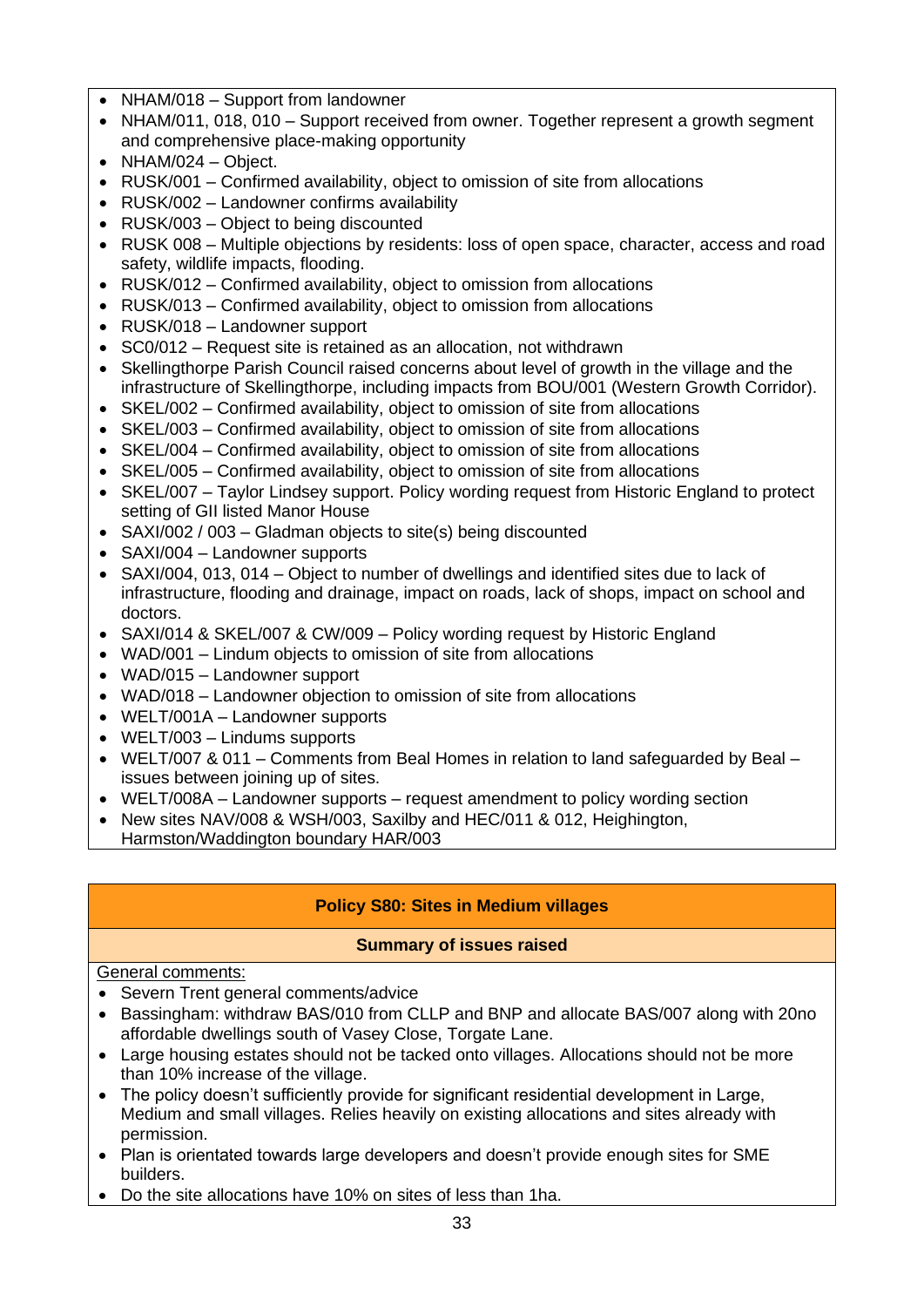- 2021 census data should be used, not 2011 which is out of date.
- Highway comments WLB/006, WELL/002A, WELL/004, FISK/001A, HEMC/006, ING/006, ING/007, SC/004A

Site specific comments:

- Bassingham allocations objections based on over development, traffic and parking issues, and flood risk
- BAS/005 Gladman object to the omission of the site from site allocations
- BAS/007 Lindum supports
- BAS/009 Landowners object to omission of site from allocations
- BAS/010 Bassingham PC support the removal of BAS/010 and allocation of BAS/007 alongside proposal for 20no affordable dwellings to the south of Vasey Close.
- BLYT/007 (Late submission site) Confirmed availability, comments include being able to provide an access to 006 and additional dwellings/open space.
- BUR/002 Landowner objects to omission of site.
- CW/005 Object to not being included as an allocation
- DIG/002 Landowner objects to omission of site.
- DIG/006 & DIG/001– Landowners support. Request policy wording updated.
- EAG/001 Confirmed availability, object to omission of site from allocations
- EAG/002 Confirmed availability, object to omission of site from allocations
- EAG/005 Historic England comments
- EAG/007 Confirmed availability, object to omission of site from allocations
- EAG/010 new site submitted Proposed additional land for extension to EAG/005
- FEN/005 Objections to development by residents
- Fiskerton Parish Council objection to the disproportionate level of growth expected (+27%) when loss of facilities (shop) has occurred recently. Recommend the growth level is reduced back to 10% (46 dwellings). Prefer FISK/002 as a re-use of derelict land.
- FISK/001A Church Commissioners support. Support received from residents.
- GREY/001 Sleaford Town Council support (providing the orchards are retained and enhanced)
- LEA/002 Lea should be allocated more growth as allocated site is likely to deliver in next 2-3 years leaving Lea with no other planned growth. Landowner objects to omission of site from allocations. Flooding constraints are partial
- LEAS/001 Check inclusion in Level 2 SFRA?
- MAR/016 Objection from local resident
- NOC/001, 002, 003, 004,005, 006 Resident objection.
- NOC/003 Resident support for re-use of hospital buildings and land to eastern for parkland or low density housing. Object to development on northern or western aspects of 003.
- Nocton PC supports the rejection of new sites. Objections from residents to development in **Nocton**
- Netwon on Trent Parish Council objection plan relies too much on large extensions and urban areas and neglects smaller villages. NoT value local facilities and object to removal of growth figure, as results in only being able to have reduced development on small sites of 5 dwellings in the developed footprint. Concerned impacts on village future. Comments on NOT/001 being excluded.
- REEP/003 Landowners object to omission of site.
- SC/003 Truelove Property supported, request policy wording altered. Objections from residents
- SC/004A Lindum support. Request density re-considered.
- SC/005 Objection from landowner to omission of site.
- SC/006 Lindum objections to omission from allocations.
- SC/008 New site, late submission in Scothern.
- SC/008 Landowners object to omission of the site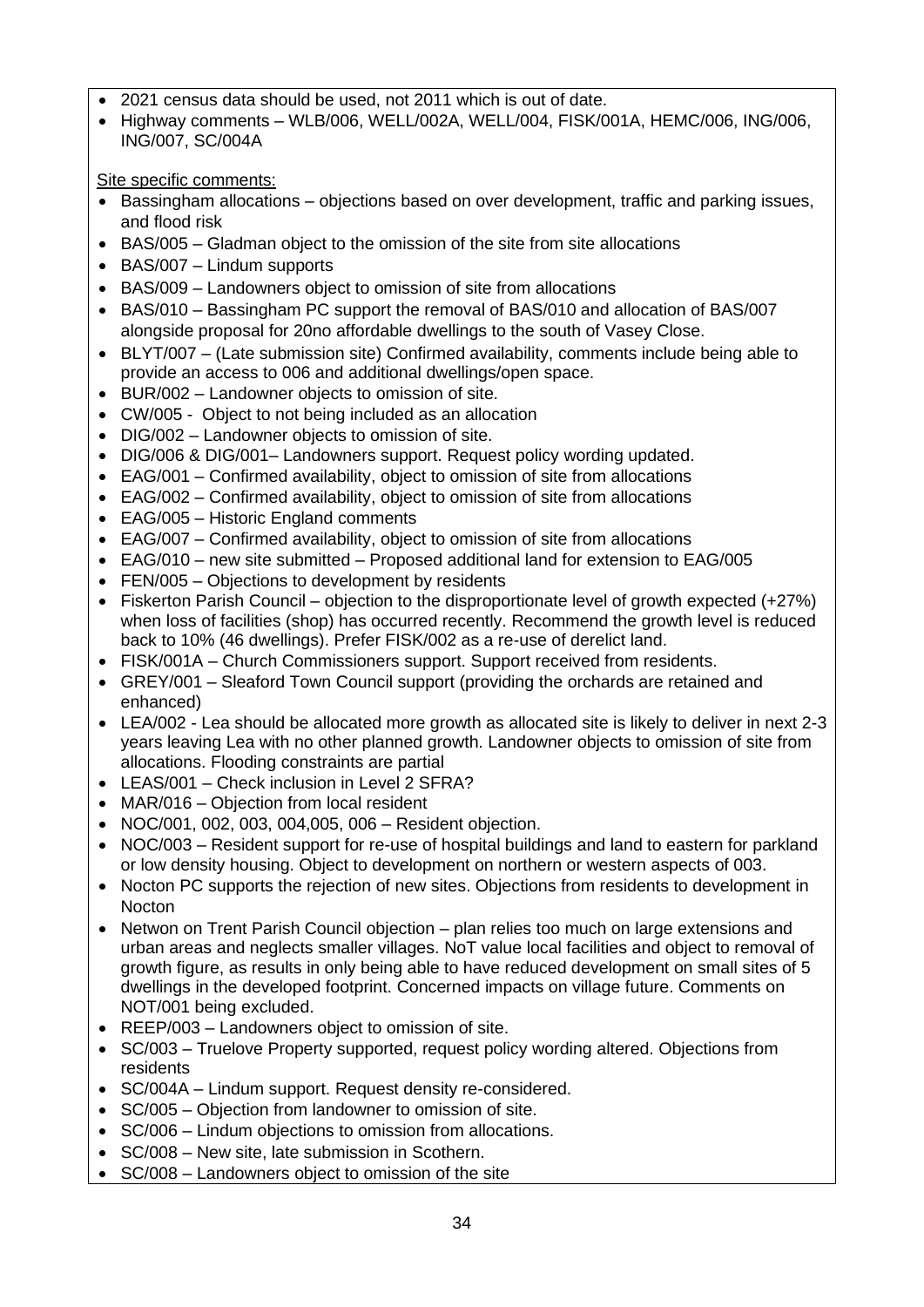- Scothern PC object to level of growth in village, issues such as flood risk, lack of facilities and infrastructure. When taken with existing growth in the village since 2015 the additional 94 dwellings would result in 50.1% increase since 2015. Objection from residents to all sites in Scothern, based on lack of facilities to support increased growth.
- STUR/004a Parish Council object to the site
- STUR/006A Landowner supports but question density used. Parish Council objection, agricultural use, surface water issues and proximity to Highways depot (noise).
- STUR/006 Landowner objects to wider site not being allocated
- Sleaford/Greylees welcome the plans for improved pedestrian/cycle ways and connections to Sleaford.
- WELL/002A Historic England comments
- Welbourn, general comments in relation to flooding in the village and problems with the capacity of the sewage system to cope.

## **Policy S81: Sites in Small villages**

## **Summary of issues raised**

## General comments:

- Severn Trent general comments/advice
- More development should be allocated within smaller villages. 10% of allocations should be on sites of less than 1ha
- Carlton le Moorland PC Object to increase in development figure from last plan.
- North Greetwell should be raised within the settlement hierarchy
- Scopwick PC object to lack of allocations, should be considered a sustainable location

## Site specific comments:

- FEN-005/004/003 Objections from local residents
- GLH/002 Landowner objects to omission of site from allocations
- GLH/003 & GLH/008 Landowner support
- HAR/003 Resident objection to 'reasonable alternative'
- KIRK/003 Landowner support
- LEAD/001 Historic England Development to be sensitive to setting of Grade II listed Station House
- LEAD/001 Support received
- MART/001 Historic England Development to be sensitive to setting of Conservation Area.
- Netwon on Trent PC Too much focus on big urban areas at the expense of small villages who value local facilities. Up to 5 dwellings in small villages is too limited
- NKYM/003 New site submitted NSCA/002 Confirmed availability, object to omission of site from allocations
- NSCA/003 Representatives have confirmed availability, object to omission of site from allocations
- Scopwick should be considered as more sustainable than Digby, Dunston and Kirkby la **Thorpe**
- SWI/001 Representatives have confirmed availability, object to omission of site from allocations
- SCOP/008 and 007 Objection to omission of the sites from allocations
- SCOP/010 Objection to omission of site from allocations. RAF Digby should have sites allocated.
- SWI/003 Confirmed availability, object to omission of site
- SWI/006 Historic England a site specific point should be included to protect views of Swinderby Church tower from Green Lane
- Thorpe on the Hill should be allocated more growth as existing site has demonstrated demand for more units.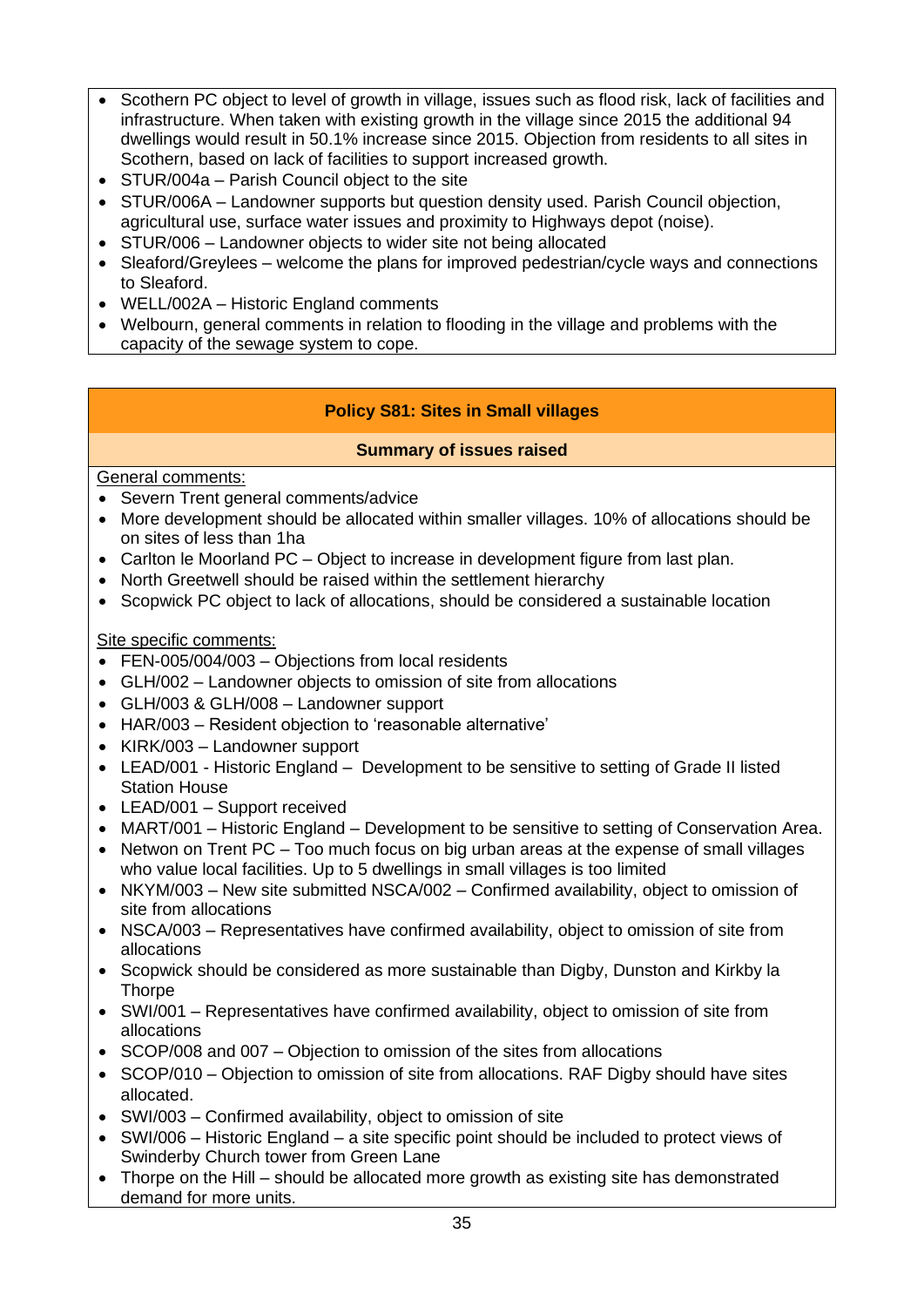- SUD/002/003 Landowner objects to omission of sites from allocations
- TOTH/006 Landowner objects to omission of site from allocations, scope for Thorpe on the Hill to accommodate extra allocations as existing allocation is being built out. Smaller sites suggested within 006.
- WL/TOFT/001 and TOFT/002 Landowner confirmed availability

## <span id="page-35-0"></span>Chapter 14: Gypsies and Travellers and Travelling Showpeople

## **Policy S82: Gypsies and Travellers and Travelling Showpeople Accommodation**

## **Summary of issues raised**

- Objections to the existing Gypsy and Traveller site at Marton on the following grounds: o Inadequate access;
	- o Impact on neighbouring cemetery;
	- o Flood risk on the only access road;
	- o Proximity of other Gypsy and Traveller sites;
	- o Incapable of sewage connection at site;
	- o Impacts on historic environment and archaeology;
	- o Limited facilities available locally including public transport;
	- o Impact on open countryside; and
	- o Strong local opposition which would preclude the opportunity of integrated co-existence.

## <span id="page-35-1"></span>Chapter 15: Ministry of Defence Establishments

#### **Policy 83: Ministry of Defence Establishments**

## **Summary of issues raised**

- Support for the provisions of this policy.
- Some concern about the wording of part 3 of the policy and suggestions that reference is required to heritage assets, biodiversity and green infrastructure.

## <span id="page-35-2"></span>**Appendices**

## **Appendix 1**

#### **Summary of issues raised**

- Some support for the contents of the Appendix.
- Various comments questioning what is included in the numbers for various villages and the resultant impacts including Fenton, Caistor, Keelby, Nettleton, North Kelsey, RAF Scampton and Scampton village, Middle Rasen, Welton, Branston, Skellingthorpe, Coleby, Scothern, Fiskerton, Scopwick, Welbourn, Brant Broughton and Stragglethorpe, Scotter, Scotton, North Willingham, and Carlton le Moorland.
- Some concerns raised about the clarity of the presentation of information.
- Suggestion that this appendix should have a policy link.

## **Appendix 2: Car Parking Standards**

#### **Summary of issues raised**

• Comment suggesting that 'parking standards' be replaced with 'parking guidance'